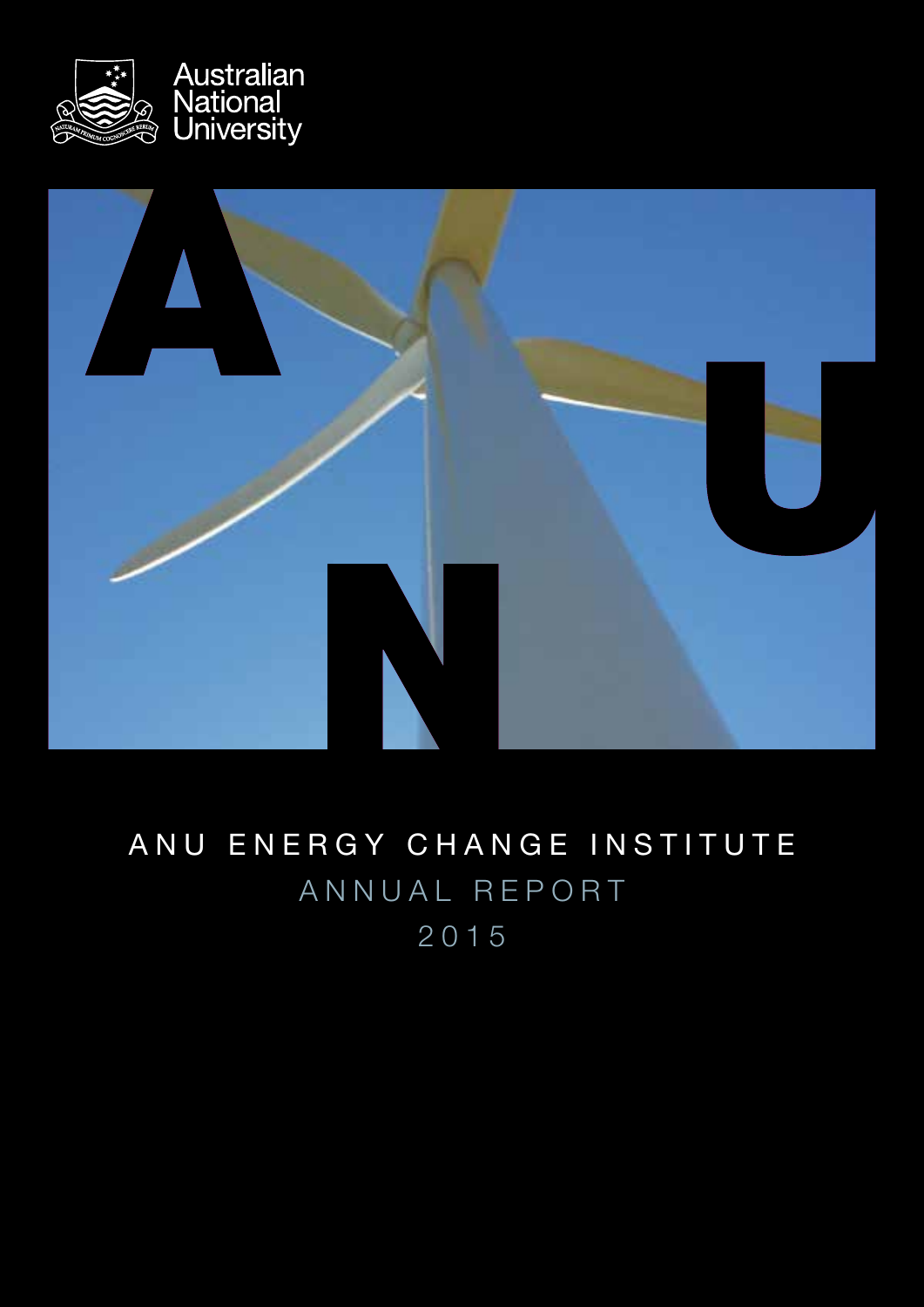# CONTENTS

| <b>Message from the Director</b>             | 3              |
|----------------------------------------------|----------------|
| <b>Highlights</b>                            | 4              |
| <b>Mission</b>                               | 6              |
| Governance                                   | $\overline{7}$ |
| <b>Education</b>                             | 8              |
| <b>Research</b>                              | 11             |
| Energy and Security Research Cluster         | 12             |
| Wind Energy Research Cluster                 | 12             |
| Australia-Indonesia Centre Research Projects | 14             |
| Pumped Hydro Energy Storage                  | 14             |
| The ANU Energy Master Plan                   | 15             |
| The Australia-Indonesia Centre               | 16             |
| <b>Events</b>                                | 17             |
| <b>Outreach</b>                              | 19             |
| <b>Media and Communications</b>              | 20             |
| <b>Awards</b>                                | 21             |
| <b>Public Policy</b>                         | 22             |
| <b>Outlook</b>                               | 24             |
| <b>Appendix</b>                              |                |
| Advisory Board Membership                    | 25             |
| <b>Executive Membership</b>                  | 26             |
| <b>ECI Participants</b>                      | 27             |

This past year has seen some important developments for the ANU Energy Change Institute (ECI), not the least of which has been the announcement of five year funding certainty for the ECI from 2016 – 2020.

This confirms the appointment of the ECI Director for the same period in parallel with the new Director of the Climate Change Institute, and enables the two Institutes to move forward together by sharing a joint Secretariat that underpins our teaching, research and outreach activities.

As a result, a new Wind Energy research cluster has been established in the ECI which includes the appointment of Dr Nathan Steggel of Windlab as an adjunct fellow, joining other ANU wind energy researchers. Another highlight of this research cluster was the establishment of a new SODAR and LIDAR wind profiler facility at the ANU Spring Valley Farm, initiated by Professor Michael Shats (Research School of Physics and Engineering).

A major highlight of the past year was undoubtedly the hosting of The Optical Society Congress on Light, Energy and the Environment in December 2014, where we were privileged to welcome plenary speaker Professor Steven Chu, former Energy Secretary to US President Barack Obama.

Professor Chu spent an entire week with us at the ECI contributing a series of major public presentations, and culminating with an address to the National Press Club.

Another highlight was the announcement of the outcome of the ACT Government 200MW wind reverse auction. A key outcome was the commitment of Windlab Limited to establish a new ANU course in Wind Energy as part of their investment in local education and research. 2016 will see the introduction of the new course for both undergraduate students and for students participating in the Master of Energy Change degree.

A second research cluster has also been established in the area of Energy and Security which forms links with the ANU National Security College, the Strategic and Defence Studies Centre and the Crawford School of Public Policy. It includes researchers on energy supply chains, the security and resilience of electricity supply systems, the implications of climate change for environmental and human security, the interaction between decarbonisation of the electricity grid and security of energy supplies, and the relationship between geopolitics, energy and security. The formation of both the Energy and Security and the Wind Energy clusters brings to 18 the number of research clusters in the ECI.

Our existing research strengths have been recognised by a series of awards this past year. These include ACT Scientist of the year Colin Jackson, Bruce Chapman AM recognised as Distinguished Fellow of the Economic Society of Australia, Chennupati Jagadish who won the 2015 IEEE Pioneer in Nanotechnology Award and Engineering Achievement Award, Andrés Cuevas who won the 2015 Becquerel Prize for Outstanding Merits in Photovoltaics, and Graham Farquhar who won the 2015 Prime Minister's Prize for Science.

A full description of their achievements is contained in the awards section of this Report.

These and other achievements have made 2015 an outstanding year for the ECI, and we look forward to more success in the future.

# MESSAGE FROM THE DIRECTOR



Professor Ken Baldwin ECI Director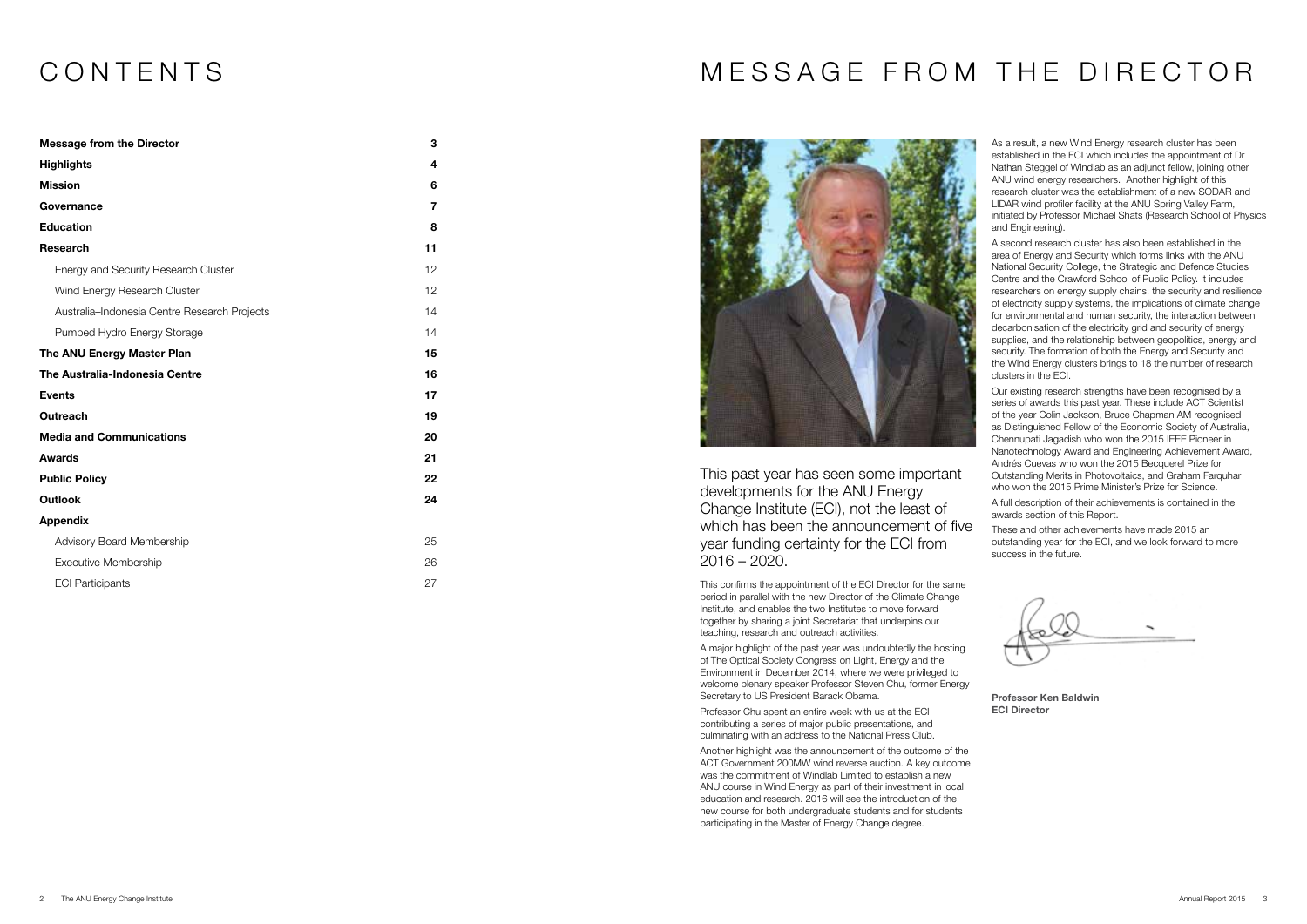Photo: Dr Adi Paterson (Australian Nuclear Science and Technology Organisation), Professor Barry Brook (University of Tasmania), Professor Ian Lowe (Griffith University) and Professor Steve Cowley (UK Atomic Energy Authority) take part in panel discussion at Energy Update 2014

# HIGHLIGHTS

Events from ECI Open Day 1st December 2014 to ECI Open Day 7th December 2015

#### December 2014: Energy Open Day

The ECI Open Day serves as a platform for exchanging ideas and networking for ANU researchers and key ECI stakeholders working in the field of energy change. The event comprised of presentations by ECI participants on the latest research, education and policy highlights followed by a tour of the worldclass energy change research facilities at the ANU.

#### December 2014: ANU Energy Update 2014

The annual ANU ECI Energy Update brought together Australian researchers, policymakers, industry and members of the public to provide an update on the latest world energy trends. Mr Ian Cronshaw of the International Energy Agency presented the IEA's perspective on the World Energy Outlook (WEO) for 2014. Panels of expert speakers also presented their perspectives on two key WEO themes: nuclear energy and energy sector investment.



#### February 2015: Wind Auction announcement

As part of its successful bid for the ACT Government's 200MW wind energy auction, Windlab Limited is partnering with the Energy Change Institute to develop and deliver a new Masters and undergraduate course in Wind Energy. Windlab Limited's Coonooer Bridge Wind Farm will produce around 10 per cent of the 200MW that will be provided through the ACT government's wind energy auction. The project aims to help the capital territory meet its ambitious 90 per cent renewable energy target for 2020, with first generation expected in March 2016.



Photo: ACT Minister Simon Corbell with Roger Price, Windlab CEO at the ground breaking ceremony for the Coonooer Bridge wind farm July 2015.

#### April 2015: Energy Conversations Smart Grids

At this Australian Institute of Energy event, ECI members gave short presentations on various aspects of smart grids, stimulating discussion and providing a forum for conversations between different parts of the local energy sector about emerging research and technology.

ACT Solar Oration: Solar PV – Changing the Energy **Landscape** 

#### July 2015: Tony Haymet Roundtable

Tony Haymet, former Director of the Scripps Institute, presented an ECI roundtable discussion with key local stakeholders on the advances in microgrid technology undertaken by the University of California San Diego in partnership with Cleantech San Diego.

#### August 2015: Roundtable with the Intergovernmental Panel on Climate Change (IPCC)

ECI members, including Professor Ken Baldwin, Associate Professor Frank Jotzo, Professor David Stern, Dr Matthew Hole, Professor Warwick McKibbin, Dr James Prest, Professor Dipesh Chakrabarty, Admiral (ret) Chris Barrie and Dr Michael Smith joined members of the Climate Change Institute as they hosted a roundtable discussion with visiting members of the IPCC.

#### September 2015: AIC Energy Cluster Workshop

The ECI facilitated and hosted the first AIC Energy Cluster workshop, attended by both Australian and Indonesian energy researchers. The workshop formulated the Cluster's \$2.1M research strategy. This is currently being implemented through the Cluster's collaborative strategic research projects.

#### April 2015: Energy White Paper Forum

A panel of experts drawn from academia, government, NGOs and the private sector dissected the Government's Energy White Paper (EWP) at a public forum attended by over 130 people at ANU on 28 April.

- > A public lecture and the opening address, Solar Energy in a Sustainable World, to the OSA Light, Energy and Environment Congress, on 5 December 2014. Professor Chu shared his thoughts on the current status and future prospects of photovoltaics and solar thermal energy, as well as biofuels and the conversion of sunlight/electricity to fuel.
- > ANU Energy Update 2014 on 9 December 2014. Professor Chu gave a keynote address on energy and climate change.
- > Televised National Press Club Address, 10 December 2014. Professor Chu's talk discussed the rapidly changing energy landscape involving fossil, nuclear and renewable energy, and how one can incorporate prudent management of risks of climate change with continued economic growth.

The head of the EWP Task Force, Margaret Sewell, opened the proceedings and was followed by general observations from ECI Director, Professor Ken Baldwin, and an industry perspective from Mark Schneider of Megawatt Capital. Sessions on energy markets, energy productivity, energy technology and transport energy culminated in a panel discussion session with questions from the audience.



Photo: Dr Hassan Hijazi, Paul Scott, Dr Nicholas Engerer and Dr Igor Skyrabin at the AIE event on Smart Grids.



Photo: The Australia Indonesia Centre Energy Cluster hosted by the ECI in September 2015

# HIGHLIGHTS

### Coming Up

7 December 2015

Energy Open Day

The annual Energy Open Day will this year feature a live cross to hear about the progress of the Paris climate talks.

Dr Pierre J Verlinden, Chief Scientist at Trina Solar, the world's largest solar PV manufacturer, will give the 2015 Solar Oration as part of the ECI Open Day. Solar photovoltaic (PV) systems are rapidly transforming the energy landscape. PV and wind generators are being installed at a greater rate than new coal, gas, oil and nuclear capacity combined.

#### 8 December 2015 Energy Update

The ECI is delighted to welcome back Mr Ian Cronshaw from the International Energy Agency (IEA), co-author of the World Energy Outlook (WEO) reports. Ian Cronshaw will present the IEA perspective on the WEO 2015, which provides a snapshot of international energy trends.

The ECI will also host Mr Byron Washom, University of California San Diego, as keynote speaker with a presentation on "UC San Diego's Microgrid: The World's Largest, Most Diversified Portfolio of Distributed Energy Resources". Expert speakers will also present on two key WEO 2015 themes: Renewables and Energy Efficiency and Unconventional Gas.

#### Energy Water Nexus

ANU researchers from the ECI Energy-Water Nexus research theme are now hosting the secretariat for the global Food, Energy, Environment and Water Network (FE2W network), which was launched in 2014.

The FE2W Network works with decision-makers to improve the understanding of systemic risks and how to manage shocks across these systems. The approach is founded on collaboration and an emphasis on poverty reduction, sustainable livelihoods, and the need to maintain critical ecosystem services. The network engages with the people who make the decisions from farmers to policy makers to consumers, and enabling actions that result in improved long-term outcomes.

#### December 2014: ECI hosted Steven Chu's visit to Canberra

The ECI hosted Nobel Laureate and former US Energy Secretary Steven Chu for a hectic week of presentations and meetings including:



Photo: Former US Energy Secretary, Professor Steven Chu, received an honorary degree from ANU in December 2014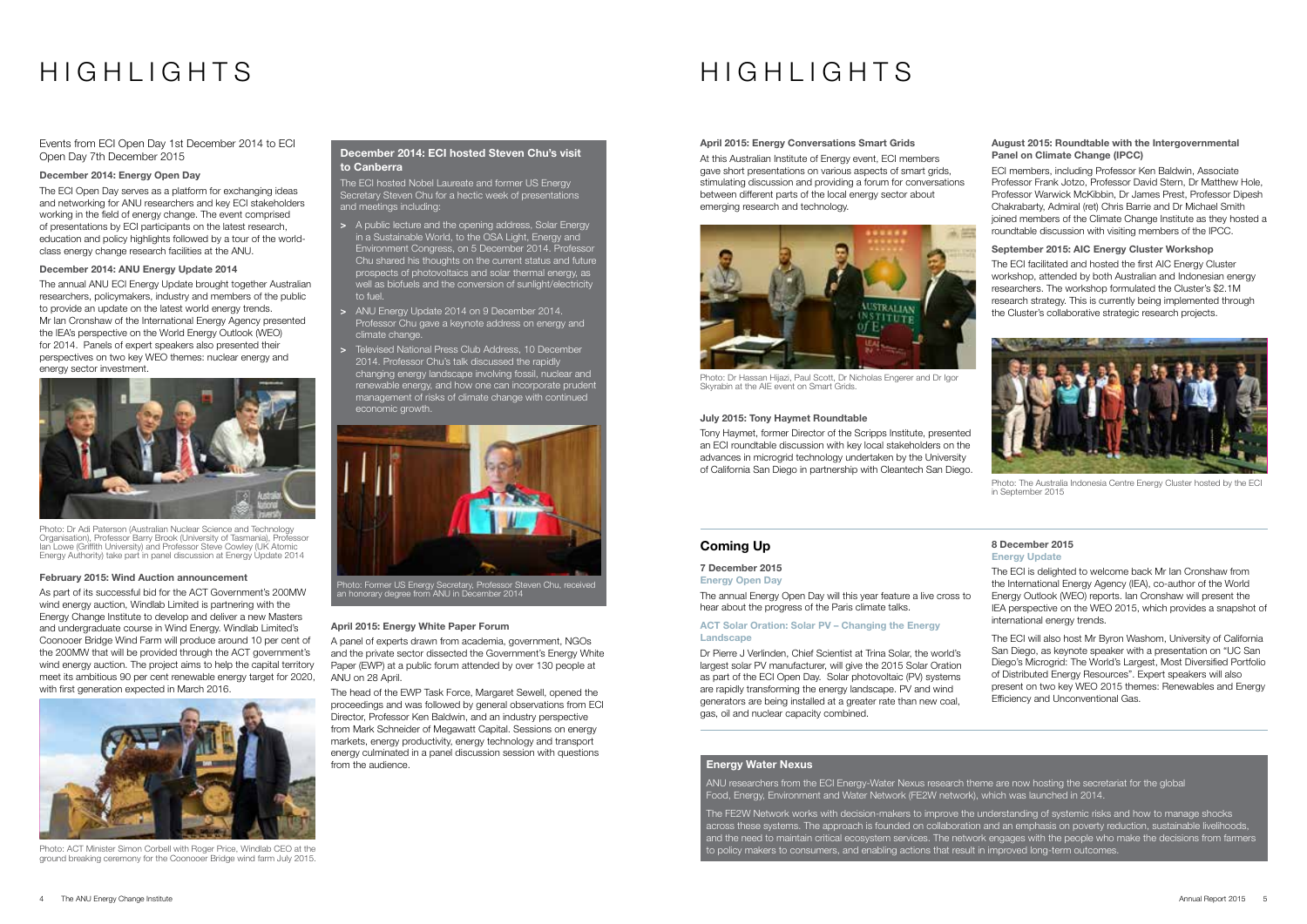# MISSION



- > driving the transformation to a clean economy in response to climate change
- > increasing economic productivity to help ensure long-term growth
- > improving energy access and security.

A key to addressing the many challenges the world is facing today is a world-wide change to carbon-free forms of energy production.

Energy change will offer broader benefits to society by:

The ECI aims to provide authoritative leadership in energy research and education through a broad portfolio ranging from the science and engineering of energy generation and energy efficiency, to energy regulation, economics, sociology and policy.

A defining feature of the ECI is that we are technology and policy neutral. The ECI undertakes research and education in critical areas of energy technology and energy policy without favouring one particular area over another. This can and should create an open forum for effective ideas leading to energy change.

# GOVERNANCE



The ECI currently comprises of 137 academic staff and their postgraduate research students from all ANU Colleges, bringing the total complement to well over 200 researchers.

The wider ECI membership meets twice a year: at the Annual Business Meeting that establishes the activity for the coming year; and at the ECI Open Day which presents research highlights to the ECI stakeholder community.

Operationally, the ECI is governed by an Executive comprising representatives from most ANU Colleges:

#### **ECI Executive**

Professor Ken Baldwin – Director ANU College of Physical & Mathematical Sciences Professor Andrew Blakers ANU College of Engineering & Computer Science Professor Elmars Krausz *(vice Dr Colin Jackson)* ANU College of Physical & Mathematical Sciences Professor David Stern (*vice Dr Paul Burke)* ANU College of Asia and The Pacific Dr Kylie Catchpole – Education Convenor ANU College of Engineering and Computer Science Dr James Prest (*vice Professor Tom Faunce)* ANU College of Law

Dr Igor Skryabin – Business Development Manager ANU College of Engineering & Computer Science Dr Michael Smith *(vice Dr Mike Dennis)*

#### ANU College of Medicine, Biology & Environment

The Executive meets regularly throughout the year as required. The strategic directions of the ECI are reviewed each year when the Executive meets with the ECI Advisory Board.

### ECI Advisory Board

Professor Armin Aberle CEO, Solar Energy Research Institute of Singapore Ms Glenys Beauchamp PSM Secretary, Department of Industry, Innovation and Science Mr Stephen Devlin General Manager Assets Division, ActewAGL Ms Dorte Ekelund Director General of Environment and Sustainable Development, ACT Government Mr Ian Farrar Board Member, Centre for Sustainable Energy Systems; former Chair and CEO of the Joint Coal Board Professor John Poate Colorado School of Mines; Member of the US National Renewable Energy Laboratory Advisory Board Professor Mark Howden Acting Director, ANU Climate Change Institute

Photo: Members of the ECI Executive Adam Edwards/ECI)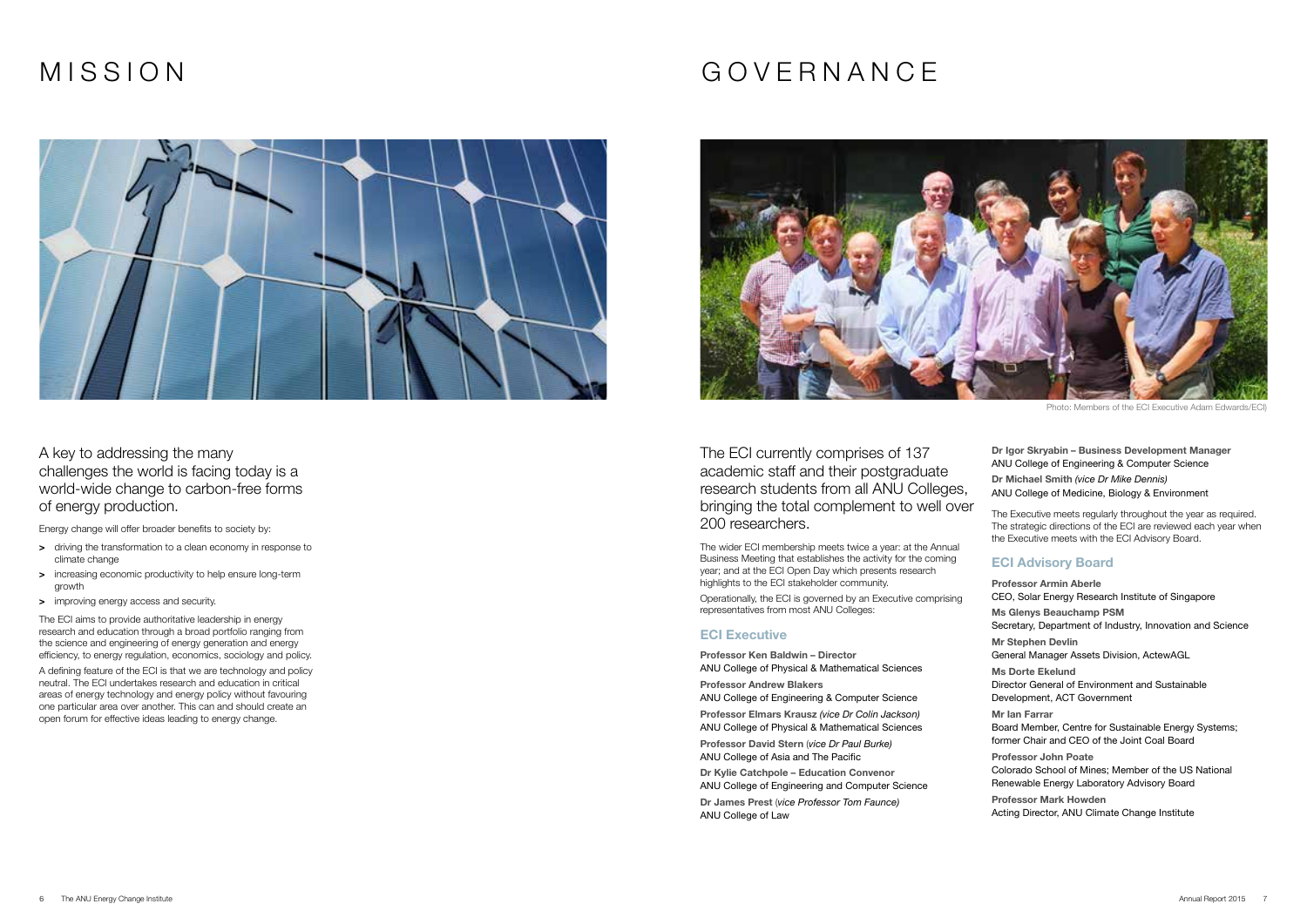# EDUCATION

A major key to addressing climate change is the pressing need for a worldwide change to carbon-free forms of energy production.

There are also other drivers of energy change, including improvements to energy access, energy security and energy productivity. This need for energy change is well established, yet there are at present relatively few people who have an effective overview of the many factors involved or the multidisciplinary skills needed to effectively contribute to this complex and important issue.

- > Principles of Energy Generation and Transformation
- > World Energy Resources and Renewable Technologies

The Masters of Energy Change (MEnCh) degree is structured to meet the needs and aspirations of professionals, and equips them to engage with the broad spectrum of challenges in energy change. It is a multidisciplinary degree that's available either through coursework or as a coursework plus dissertation research degree. Whilst it provides a strong basis in the fundamentals of economics, governance, policy and technology related to energy change, it also allows students to undertake advanced courses and research in areas of energy change suited to their individual needs, interests and skills.

Master of **Energy Change** 



Jeremy Gleeson graduating in 2015, with ECI Director, Professor Ken Baldwin New Wind Energy Course for 2016

The program brings together the wide-ranging energy expertise present at ANU. It covers policy, economics, environmental and regulatory aspects of energy change and is underpinned by fundamental scientific and technological training. The degree comprises two foundational and 41 elective courses.

The foundation courses are:

These courses are aimed at providing students who do not have a technical background with an understanding of the principles underpinning energy technologies.

The course "Principles of Energy Generation" was specifically developed for this degree. The program now involves almost all ANU Colleges.

The remaining subjects are grouped into the key discipline areas of:

- > Energy regulation and governance
- > Energy economics
- > Climate change
- > Environmental sustainability
- > Specific energy technologies (solar, nuclear etc.)
- > Energy sociology and risk

In 2016, new undergraduate and postgraduate courses on Wind Energy will be added – see box.

In addition to the formal coursework, MEnCh students can participate in the wider activities of the ECI, which include seminars presented at ANU, conferences and workshops engaging with government and industry and other outreach programs with the wider community. Carefully targeted promotion of the Master of Energy Change remains the key to advancing this program.



In 2016, new undergraduate and postgraduate courses on Wind Energy will be added, an outcome of the ACT Government 200MW wind reverse auction. As part of its successful bid, auction-winning company Windlab Limited has collaborated with ANU energy academics to develop the new courses. This forms a part of their commitment to invest in local education and research.

While solar energy generation is taught via a number of ANU courses, to date there has been no specific wind energy course offered at the ANU, despite accelerated growth in wind energy generation worldwide, in Australia and especially in the ACT. In addition to meeting the demand for up-to-date, structured knowledge about wind energy, the course will cement scientific collaboration between ANU and Windlab. It will also open up prospects for students to undertake research internships with Windlab as part of their degree.

#### Professional Short Courses

The Energy Change Institute regularly runs short courses and briefings for government departments, corporates and NGOs. Short courses are designed to provide updates on recent advances in the science & technology of energy generation, and the social, policy, economic and governance aspects of energy change for policy makers and professionals. They can be tailored to meet the needs of a specific audience, and scheduled over consecutive days or spread over weeks.

In June 2015, the ECI ran a short course on "Energy Literacy" for the Department of Defence, which included sessions on Energy Fundamentals, Energy Systems, Economics of Decarbonisation, Energy and Economic Growth, Solar and Pumped Hydro, Nuclear Energy, Electricity Grids, International Energy and Climate, Solar Thermal, Wind Energy, Energy Efficiency Opportunities and Energy and IT.



Photo: Department of Defence staff attend a short course on Energy Literacy run by the ECI in June 2015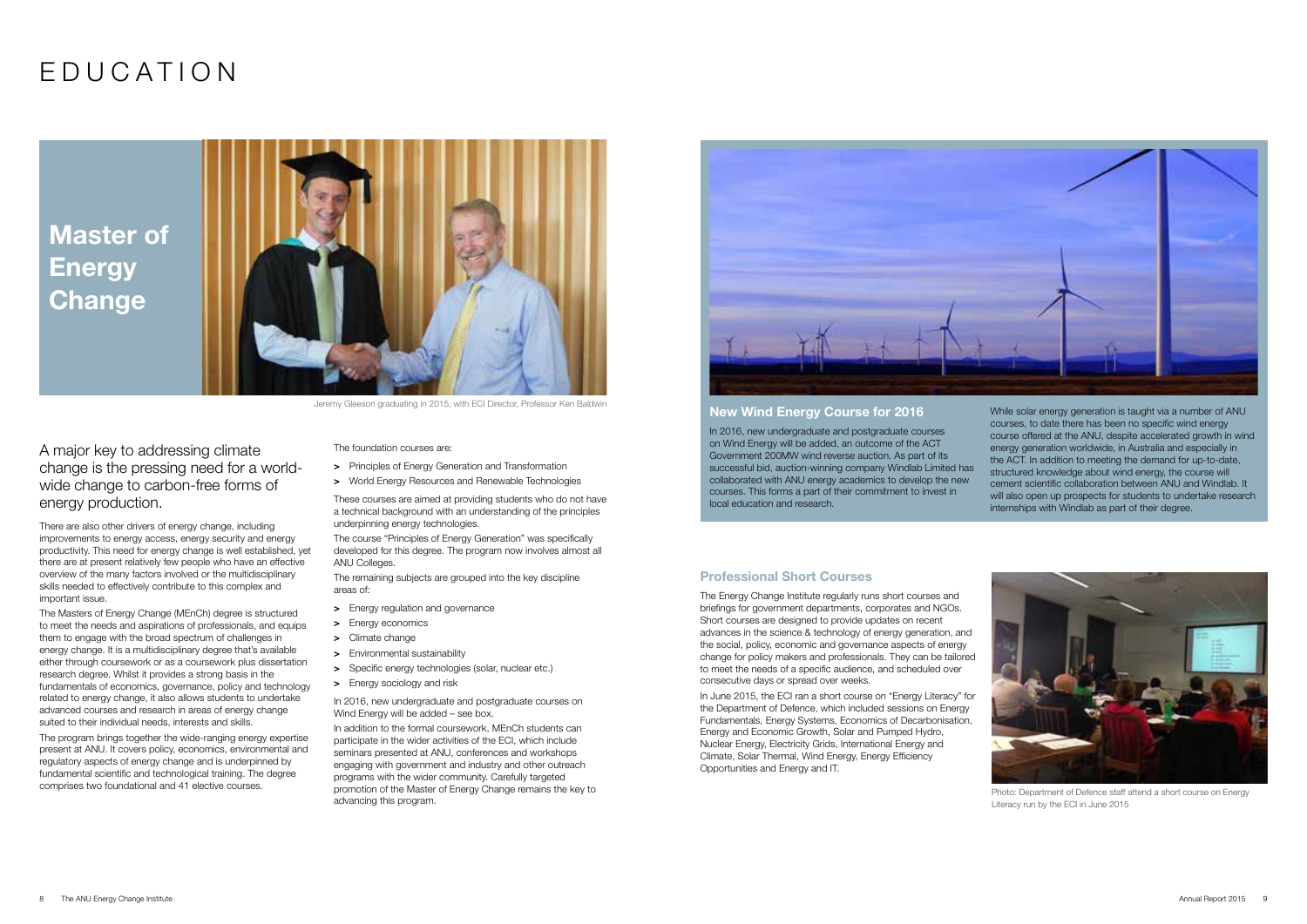### Megan Ward is currently undertaking a Masters of Energy Change

Megan Ward was an Energy Policy Officer with the ACT Government when she heard about the Masters of Energy Change (MEnCh) programme at ANU. Here she outlines her perspectives on the MEnCh:

"The Masters of Energy Change just seemed like a great fit with what I was doing. The issues affecting energy policy are highly complex and the MEnCh recognises this—drawing on law, economics, policy, engineering and beyond. Policy Officers like me need to be equipped with that sort of breadth. Most courses are very flexible in terms of projects, so you can choose what's interesting and relevant to you and concentrate on that in assignments.

The energy sector is on the precipice of change—and there are exciting opportunities for people who understand the range of issues impacting the sector, and its complex relationship with the built, human and natural environments.

- $T + 61 2 6125 0874$
- E kylie.catchpole@anu.edu.au

This course really gives you the breadth and understanding to make that happen. I would highly recommend it to anyone with an interest in the future of energy."

Photo: ECI Business Development Manager, Dr Igor Skryabin, at an Asia Pacific Sustainable Energy Centre workshop, Tianjin University, September 2015



Personally, I have focussed on issues that we don't have the time or resources to devote ourselves to in detail at work. For example I focussed on battery storage – the costs, the benefits, how to apply it in Canberra. It's work that's now informing how we're looking at things—and I've recently taken on the temporary role of Manager, Solar Storage Policy. Without the work undertaken as part of the MEnCh, I wouldn't have the knowledge to do this role. It's a concrete example of career progression."

Find out more about the Masters of Energy Change degree: Associate Professor Kylie Catchpole (MEnch Program Convenor)

W energy.anu.edu/education/master-energy-change

The Masters of Energy Change program is becoming increasingly popular among international students and the ECI sees potential for further growth via enrolments from Asia, particularly China and Indonesia.

In 2015 ECI facilitated a Memorandum of Understanding (MOU) between ANU and Tianjin University, China. The MOU provides opportunities for joint teaching programs between Tianjin University and ANU in the MEnCh and also in undergraduate Physics and Photonics. A delegation from Tianjin University headed by Professor Wang Yan, Vice President of the university, also visited ANU on 12 November 2015. Broad joint education programs in MEnCh, Physics and Engineering, including internships for ANU students, will follow.



This year's Annual Report focusses on new areas of energy research that have developed in the ECI in 2015, as well as some highlights from the year.

There is a large amount of other research activity that has not been covered in detail in this report – to find out more visit energy.anu.edu.au/research.



The expanded research programme of the ECI covers a complete spectrum from energy science, engineering, efficiency and technology, to implementation expertise in the economic, legal, security, sociological and policy issues surrounding Energy Change. This broad portfolio of research activity is unique in the country.

The list below outlines the ANU Energy Change research clusters, many of which bring together researchers from several Colleges of the University:

- > Artificial Photosynthesis
- > Biofuels
- > Carbon Capture & Storage
- > Energy & Security
- > Energy Economics & Policy
- > Energy Productivity, Energy Efficiency & Demand Management
- > Energy Regulation & Governance
- > Energy Sociology & Risk
- > Energy Storage & Recovery
- > Energy-Water Nexus
- > Enhanced Oil & Gas Extraction
- > Fusion Power
- > Nanostructure Photovoltaics
- > Nuclear Science
- > Smart Grid
- > Solar Photovoltaics
- > Solar Thermal
- > Wind Energy

To find out more, go to energy.anu.edu.au/research.

### RESEARCH

#### **Collaboration with Tianiin University**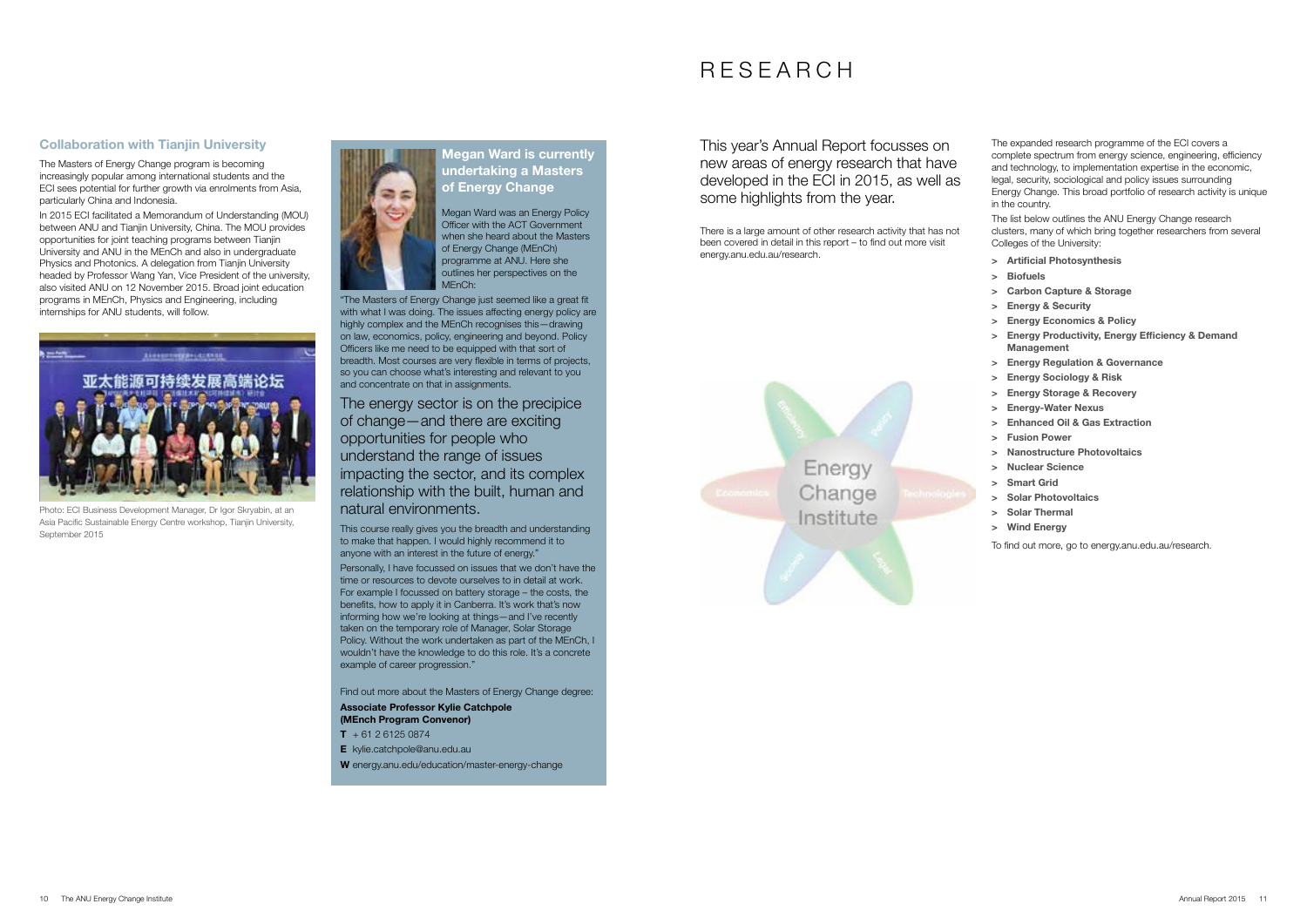# RESEARCH



### Energy and Security Research Cluster

The relationship between Energy and Security, originating from supply chain risks in the delivery of energy products, now incorporates a broader set of issues.

These include the security and resilience of electricity supply systems, the implications of climate change for environmental and human security, the interaction of decarbonisation of the electricity grid and security of energy supplies, and the relationship between geopolitics, energy and security.

Australia is at the centre of many of these policy issues as a major energy supplier located in the Asia-Pacific, which has the fastest growing demand for energy globally.

The Energy and Security research cluster at the Energy Change Institute aims to lead the conversation on the complex interactions between energy supply and demand and security in Australia and in the Asia-Pacific. The cluster is interdisciplinary with membership across a number of colleges of the University who actively collaborate with colleagues and partners from industry, government, policy and academia, within Australia, the region, and globally.

Research Topics

- > Fossil fuel supply chain resilience and energy security of supply
- > The security and resilience of electricity supply systems
- > Climate change mitigation, and human and environmental security
- > Decarbonisation and energy security
- > Geopolitics, energy and security in the Asia Pacific

#### Wind Energy Research Cluster

Commercial scale wind farms, capable of producing the equivalent energy needs of a town or small city have become commonplace since the turn of the millennium.

This exceptional growth in the proportion of wind generated electricity means that wind is no longer a token source of 'green' electricity. Wind is a proven technology; an established and important source of electricity generation; wind can be deployed rapidly in new markets; engineers and financiers view wind as a mature technology and a low risk investment.

- > Remote sensing for wind and turbulence measurements (Professor Michael Shats, RSPE)
- > Development and application of CFD modelling for stratified flows in complex terrain (Dr Keith Ayotte, WindScape Institute)
- > Legal aspects of wind energy development including internationally and regionally comparative review of planning law, approvals and EIA law, litigation, project incentives and electricity law (Dr James Prest, ANU College of Law)
- > Development of a Hybrid Deterministic Statistical Model for wind energy assessment (Dr Keith Ayotte)
- > Community concerns and health impacts of wind farms (Dr Elizabeth Hanna, National Centre for Epidemiology & Population Health)
- > Turbulence generation and propagation from complex topographic features (Dr Keith Ayotte, supported by Coonooer Bridge Wind Farm and Ararat Wind Farm and in conjunction with turbine manufacturer Vestas)
- > Wind prospecting in sub-Saharan Africa and Indonesia (Dr Nathan Steggel, WindScape Institute)
- > Renewables integration of hybrid wind, solar and storage projects (Dr David Osmond, WindScape Institute)

Wind energy already provides substantial portions of the electricity demand across a diverse number of locations. States, provinces and countries where wind generation exceeds 15% of total electrical requirements include: the US states of Iowa, Kansas, Oklahoma, North and South Dakota, Minnesota, and Idaho; Denmark; Portugal; Ireland; Spain; Tamil Nadu (India); and Inner Mongolia (China). The State of South Australia generates over 30% of its electricity from wind.

Research in the Wind Energy research cluster in the Energy Change Institute and its partner organisation the WindScape Institute covers a wide range of wind assessment, wind development and renewables integration topics. Example research topics include:



Photo: Professor Andrew Blakers and Associate Professor Klaus Weber with a sliver solar cell

The research is complemented by a new course in Wind Energy available to students in the Master of Energy Change and Master of Climate Change programs and to undergraduate students.

Nanotechnology Toward the Sustainocene A new book 'Nanotechnology Toward the Sustainocene', edited by Professor Tom Faunce with chapters by leading ANU energy experts, was published in December 2014. Its goal is to lay out the scientific and policy hurdles that need to be understood and mastered if humanity is to reach the 'Sustainocene' – a unique period of history when human civilisation is in some form of dynamic equilibrium with its natural environment.

Tom Faunce (ed), 2015, Nanotechnology Toward the Sustainocene, Pan Stanford, Dec 2014 This year Prof Faunce also edited a special edition of the Royal Society's 'Interface Focus' journal - a collection of papers from the conference 'Do We Need a Global Project' on Artificial Photosynthesis.

12 The ANU Energy Change Institute **Annual Report 2015** 13

#### Climate, Energy and Water: Managing Trade-Offs, Seizing Opportunities

A landmark paper and a book from the ANU Energy Water Nexus research cluster and other collaborators were published this year. The paper - 'The water impacts of climate change mitigation measures' - presents the first systematic method for managing the climate mitigation – water nexus, and highlights which greenhouse gas mitigation measures conserve or consume water, to inform policy choices. The book 'Climate, energy and water' moves beyond theory and describes current best practices globally for managing the nexus to maximise benefits for people and the environment while minimizing perverse impacts.

Wallis, PJ, Ward, MB, Pittock, J, Hussey, K, Bamsey, H, Denis, A, Kenway, SJ, King, CW, Mushtaq, S, Retamal, ML, Spies, BR (2014), The water impacts of climate change mitigation measures, Climatic Change, July 2014, Vol 125, Issue 2, pp209-220. Pittock, J, Hussey, K & Dovers S (eds), 2015, Climate, Energy and Water: Managing Trade-Offs, Seizing Opportunities, Cambridge University Press, Cambridge, UK, March 2015.



### Commercial outcomes of solar PV research

#### (i) PERC solar cells

PERC silicon solar cells are capable of high cell efficiency at moderate cost. Professor Andrew Blakers led the high efficiency silicon solar cell program at UNSW whilst a Research Fellow during the 1980s, and developed the PERC cell in 1988. PERC cells have well-passivated surfaces on both the front and rear surface, and a rear surface mirror, which reduces electronic and optical losses, leading to higher cell efficiency. For many years the PERC cell design remained in the laboratory, and screen printed silicon solar cells reigned supreme in photovoltaics (PV). In recent years, however, the need for higher cell efficiencies, coupled with technical developments, has led to rapid adoption of PERC cells by manufacturers around the world. Current sales of PERC PV modules are in the range of \$4 billion per year, and growing rapidly. Industry roadmaps suggest that the PERC design will dominate the PV industry over the next decade. Some ideas, developed in a University laboratory, take decades to bear commercial fruit!



#### (ii) Sliver solar cells

In 2000, Associate Professor Klaus Weber and Professor Andrew Blakers attended a PV conference in Glasgow. On the train on the way there they conceived the Sliver solar cell design. This is a radically different way of fabricating silicon solar cells, and allows very high utilisation of silicon. Sliver cells are long (50-100mm), narrow (1-2mm) and thin (0.04mm). Origin Energy and Micron formed Transform Solar to develop the technology by agreement with ANU in 2009. About \$11 million in licensing and royalty payments have since been received by ANU.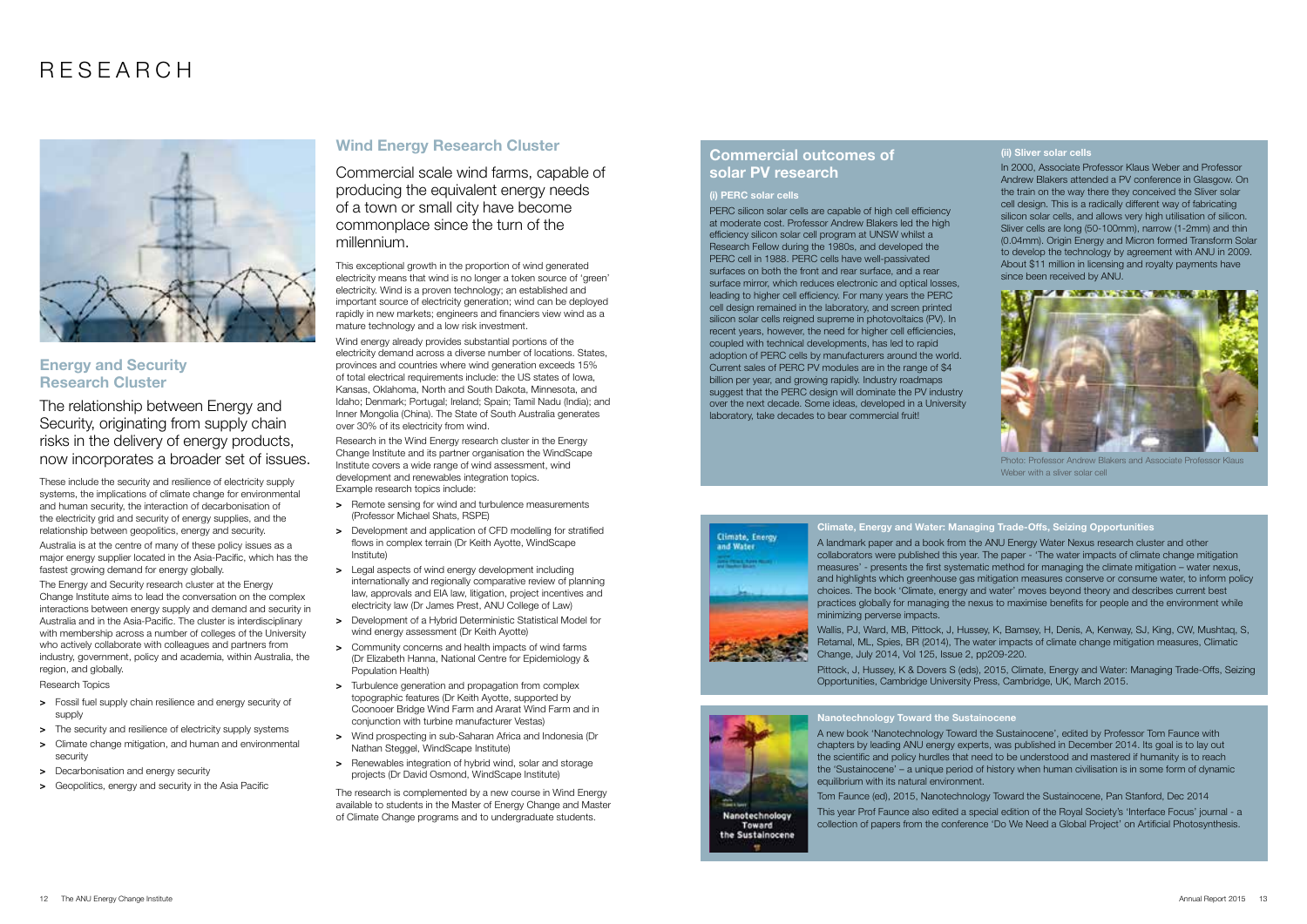### RESEARCH

### Australia–Indonesia Centre Research Projects

Through its leading role in the Energy Cluster of the Australia-Indonesia Centre, the ECI has facilitated three Cluster-funded strategic research projects that will commence at ANU and other AIC participating universities in 2015.

#### Microgrid development, design and operation decision support

Widespread adoption of renewable and distributed generation is disrupting the top-down structure of electricity grids. This paradigm shift requires the development of reliable decision support tools. In this project, state-of-the-art models and algorithms will be developed at ANU School of Computer Science to create a decision support tool for optimal microgrid design and operations. This research will be supported in the ANU College of Law by examining the socio-legal and politicoeconomic barriers / drivers which affect the ability of micro-grids to become part of Indonesia's future energy mix.

#### Indonesian Energy Technology Assessment

This project will translate and validate its Australian counterpart project, the Australian Energy Technology Assessment, in which energy technology costs were modelled and compared on a consistent basis. This will enable the rigorous development of technology trajectories. The project will also test the generality of the Australian state-of-the-art methodology for technology cost assessment, as well as the appropriateness of the Levelised cost of Energy approach (LCOE). The project will be led by ANU and will be supported by University of Melbourne to develop enhanced technology cost assessment models.

Energy System Transformation Modelling for Microgrids This project led by Monash University will develop a model that identifies requirements for the staged transformation of the Australian and Indonesian electricity systems to accommodate future energy needs.

It will cover trade-offs between technologies, deployment locations, and centralised versus microgrid solutions. An ANU project team will explore options for pumped hydro storage and implications for an Australia-Indonesia Supergrid.

### Pumped Hydro Energy Storage

A substantial new ANU energy research program is investigating off-river pumped hydro energy storage as a way of stabilising a 50 – 100% renewables contribution to the electricity system.

- > Reducing total electricity demand by 10% p.a. by 2020
- > Evening out peaks in electricity demand
- > Maximising use of thermal energy for heating and cooling
- > Exploring opportunities for rooftop PV generation
- > Exploring opportunities for co/tri generation
- > Exploring opportunities for electricity storage
- > Examining the role of electric vehicles to reduce greenhouse gas emissions and provide complementary electricity storage
- > Combining all the above to create cohesive ANU electricity microgrid
- > Altering our role as solely an electricity consumer, to providing demand management capability for our electricity provider.

Short-term energy storage is becoming increasingly important to smooth out peaks of high energy demand and low energy supply. Whilst much of the focus has been on battery storage. Pumped Hydro Energy Storage (PHES) actually constitutes 99% of all existing energy storage around the world, primarily using conventional hydro-electric dams, because it is cheap compared with alternatives such as batteries.

This year Professor Andrew Blakers and his team have investigated the potential for energy storage via off-river PHES using relatively small reservoirs which are much easier and cheaper to construct than large hydro-electric dams. This approach brings multiple benefits including its lower capital costs, reduced transmission costs, plentiful sites, avoidance of community conflict, and reduced environmental impacts. Their research has focussed on identifying and evaluating suitable sites around Australia.

The research is highly relevant for both policy makers and the electricity industry as decisions are made about increasing the penetration of renewables throughout the network. Nearly all new generation capacity in Australia is in photovoltaics and wind energy which are variable energy sources. PHES can help to stabilise the grid when PV and wind reach 50% or more of electricity generation. For example, South Australia is expected to reach this level within a few years.



Photo: Old mining sites are ideal for PHES. For example Genex Power has issued a prospectus for a 330MW PHES system at a former gold mine in North Qld.

### THE ANU ENERGY MASTER PLAN



The ECI has an opportunity to use our energy expertise to make the ANU an energy efficient, low-carbon campus while maintaining a productive working and learning environment.

This includes our expertise in the ECI research clusters on Solar Photovoltaics, Solar Thermal, Nanostructured Photovoltaics, Smart Grids, and Energy Efficiency and Demand Management, to name but a few.

To this end, the ECI has partnered with the ANU Facilities and Services (F&S) Division to develop an ANU Energy Master Plan aimed at:

As a first step, the ECI and F&S Division launched the Campaign to Reduce Energy and Water (CREW). In order to make smart energy choices we need knowledge about our energy usage, so an energy and water dashboard has been established to monitor consumption in many of our buildings. This information is collected centrally and can then be used to target reductions and monitor behavioural and structural changes.

F&S has had considerable success in several targeted projects focusing on energy efficiency, for example electricity consumption reductions at School of Music (37%), School of Art

(8%), College of Business and Economics (14%), Central Plant (16%). These results indicate that there is potential to achieve further reductions across other areas on campus.

The University has recently installed a high level interface electrical meter replacement program. The new system will provide more accurate data, enabling review of energy consumption within other potential sites prior to and post energy efficiency works being implemented. These works will include building management system tune up programs, lighting upgrade projects and the replacement of major plant and equipment where appropriate. The F&S Division is also installing meter data loggers on the major gas meters on site to enable evaluation of consumption, along with the investigation of suitable metering technology for the main water meters on site as well.

Recent evaluation of the main campus electricity consumption has revealed that the ANU has reduced consumption compared with the same period last year, despite the expansion of the University and the establishment of new facilities such as the National Computing Infrastructure (see graph). This demonstrates that we have been able to target sustainable reductions through energy efficiency programs.

The University is not only the largest single institutional electricity customer in the ACT, but it also has the potential to be one of the largest institutional electricity generators by installing solar panels on its vast roof space. This, combined with the ability to control our real-time electricity demand through smart microgrid technology, will allow us to work together with our electricity provider to mitigate peak electricity demand in the ACT, and contribute to greenhouse gas reduction.

The ECI has invited the architect of the University of California San Diego microgrid, Byron Washom, to the ANU to present their microgrid concept at this year's annual Energy Update on Tuesday 8th December. The UC San Diego microgrid encompasses the world's largest, most diversified portfolio of distributed energy, generating 92% of the university's electricity needs.

With the ACT aiming to derive 90% of its electricity from renewable energy sources by 2020, and 100% by 2025, the development of a low-carbon ANU microgrid provides the University with a great opportunity to realize a near-zero carbon footprint.



Overall Electricity Consumption / Intensity at ANU



Photo: Solar panels in situ at ANU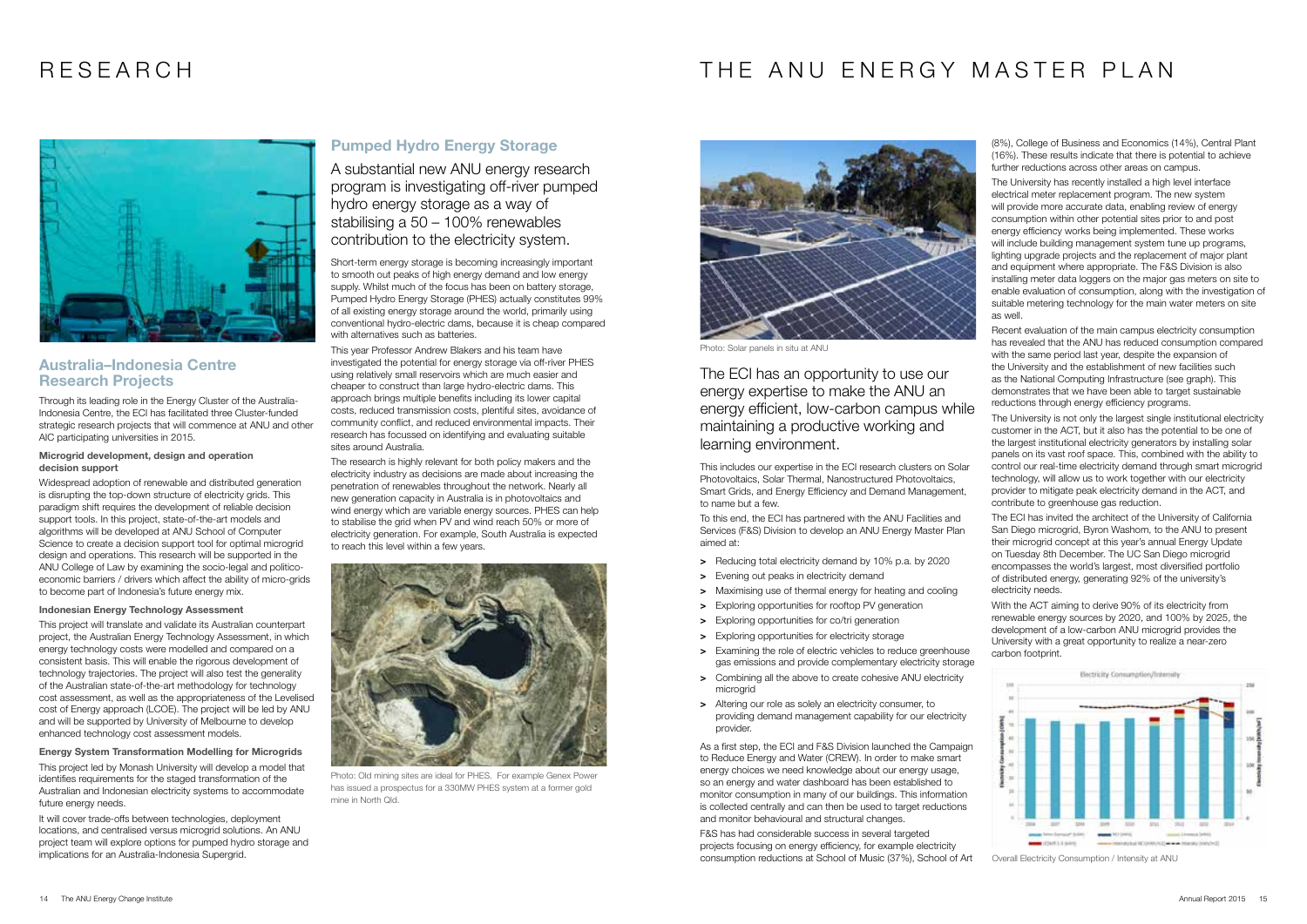# AUSTRALIA-INDONESIA CENTRE ENERGY CLUSTER



The Energy Cluster was established by the Australia Indonesia Centre (AIC) (australiaindonesiacentre.org), a \$25 million collaboration, funded by the Department of Foreign Affairs and Trade (DFAT), four Australian universities and CSIRO in 2015.

The Cluster's objective is to develop a collaboration between both countries' energy researchers and industry in designing an innovation pipeline for the integrated deployment of new technologies. These must be appropriate for a mixture of centralised and decentralised or remote area energy provision modes.

ECI Director Professor Ken Baldwin chairs the Energy Cluster, along with institutional co-leads Dr Ariel Liebman (Monash University) and Dr Igor Skryabin (ANU). The Energy Cluster brings together energy researchers from:

| <b>Australia</b>        | Indonesia                              |
|-------------------------|----------------------------------------|
| ANU                     | Institut Teknologi Bandung             |
| CSIRO                   | Institut Pertanian Bogor               |
| Monash University       | Universitas Gadiah Mada                |
| University of Sydney    | Universitas Indonesia                  |
| University of Melbourne | Institut Teknologi Sepuluh<br>Nopember |
|                         | Universitas Airlangga                  |
|                         | Universitas Hasanuddin                 |

In 2015 the Energy Cluster identified its three key research themes:

- > Local Area Microgrids
- > Energy System Transformation Pathways
- > Technology Assessment

In April 2015, ECI Director Professor Ken Baldwin met the Minister for Energy and Mineral Resources (MEMR), Sudirman Said, in Jakarta, together with senior AIC representatives. This led to the establishment of a collaborative program to develop an Indonesian Energy Resource Assessment (IERA) and Energy Technology Assessment (IETA). Through discussions with the Department of Foreign Affairs, Professor Baldwin was able to enlist the support of Geoscience Australia (who developed the Australian equivalent – AERA) and the Department of Industry, Innovation and Science (AETA – for which he served on the Project Steering Committee). The result was the creation of an MOU between the AIC and MEMR to develop these Indonesian assessment projects over the next year.

The Energy Cluster researchers also met in April at the Institute of Technology Bandung, and again when the ECI hosted the cluster research workshop at ANU from 14 – 15 September. These meetings established the research collaborations that will move the agreed cluster program forward across the three research themes, with a total budget of AUD\$2.1 million over the three-year term of the AIC. The projects will involve a range of ECI researcher clusters including Smart Grids, Solar PV, Solar Thermal, Energy Regulation and Governance, Energy Sociology and Risk, and Energy Economics and Policy.





Photo: Professor Ken Baldwin with the Indonesian Minister for Energy and Mineral Resources (on his right) and members of the AIC

### EVENTS

In 2015, the ECI organised and hosted a range of public events, ranging from public lectures by eminent speakers of global standing, to seminars and discussions of a technical nature, engaging experts and practitioners in the field of energy change in discussions around science, technology and policy. More information can be found at energy.anu.edu.au/news-events

#### Flagship events

#### The 2014 Solar Oration: Greg Bourne 17 November 2014

Greg Bourne, Chair of the Australian Renewable Energy Agency (ARENA), shared his views on the opportunities and challenges for renewable energy from both a technological and commercial perspective.

#### ANU Energy Change Institute Open Day 2014 1 December 2014

The Open Day showcased the latest in energy change research at ANU to key stakeholders, with ECI participants giving oral and poster presentations on their work.

#### ANU Energy Update 2014 9 December 2014

The annual ANU ECI Energy Update brought together Australian researchers, policymakers, industry and members of the public to provide an update on the latest world energy trends. Professor Steven Chu, former Energy Secretary of President Obama, was the keynote speaker.

### **Conferences**

#### 2014 OSA Light, Energy and the Environment Congress 2–5 December 2014

The ECI hosted the OSA "Light, Energy and the Environment Congress" on optical technologies for use in energy and the environment at ANU.



#### 2015 OSA Light, Energy and Environment Congress 2–5 November 2015

ECI Director Ken Baldwin chaired the OSA Congress on Light, Energy and Environment in Suzhou, China, attended by 225 researchers from around the world, including a number of ECI solar researchers.

### **Meetings**

#### The 2015 Solar Retreat

The annual solar retreat, organised by Professor Andrew Blakers, took place over 3 days from 15 February and combined the three ECI solar research clusters, Solar PV, Solar Thermal and Nanostructure Photovoltaics.

#### Energy White Paper Forum 2015

Speakers included Margaret Sewell, Professor Ken Baldwin, John Blackburn, Colonel (ret) Neil Greet, Jonathan Jutsen, Professor Iain McGill, Dr Michael Smith, Tony Wood, Professor Andrew Blakers, Dr Keith Ayotte - 28 April 2015

#### ECI Annual Business Meeting 8 May 2015

Ivor Frischnecht, CEO of the Australian Renewable Energy Agency, provided the keynote address at the annual ECI Business Meeting. Mr Frischnecht gave an overview of Australia's renewable energy sector, and discussed initiatives that would be important for the development of renewables in this country.



Photo: Greg Bourne, ARENA Chair, outlined his perspectives on the future of renewables in the 2014 Solar Oration

Photo: Associate Professor Wojciech Lipinski and Professor Ken Baldwin (2nd and 3rd left) with other researchers at the 2015 OSA Congress on Light, Energy and Environment in Suzhou, China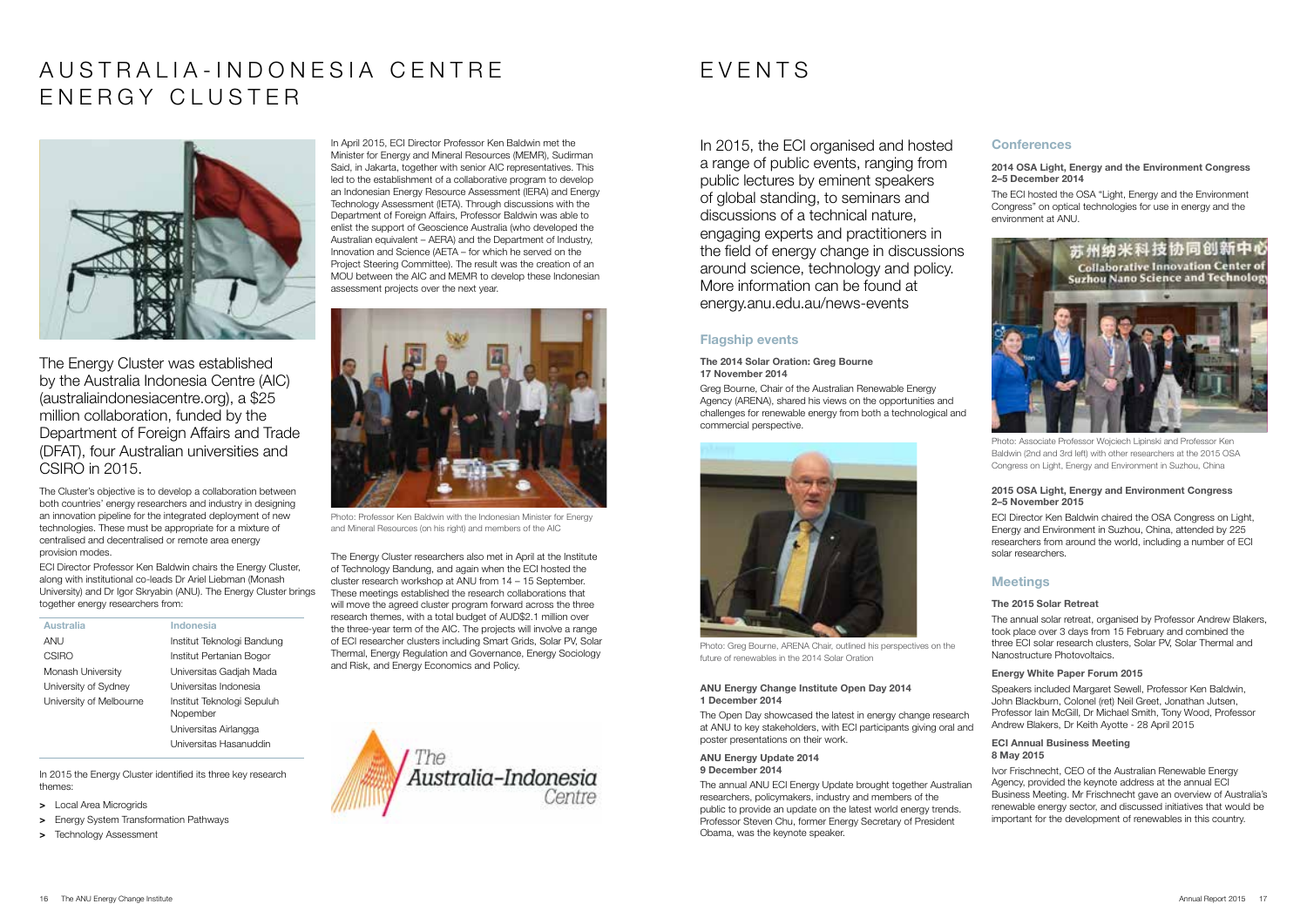#### The Australian Indonesian Centre Energy Cluster Workshop 15–16 September 2015

The ECI hosted the Energy Cluster workshop of the AIC to develop the collaborative research program of the Cluster. ECI Director Professor Ken Baldwin is the Energy Cluster chair, and Dr Igor Skryabin (ECI Business Development Manager) is a cluster co-lead.

#### ECI Public Lectures and Seminars

Solar Energy in a Sustainable World Dr Stephen Chu, 5 December 2014

Innovation in Stationary Electricity Storage Professor Donald Sadoway, 22 January 2015

Greening of the Hydropower Sector? What Difference does a Voluntary Sustainability Assessment Tool Make? Helen Locher, 2 March 2015

City-wide simulations of distributed photovoltaic power production Dr Nicholas Engerer, 2 April 2015

- > Xiaolin Wang for her presentation on "CO2 semi-clathrate hydrates for air conditioning applications"
- > Jeremy Hall for his presentation on "Light energy capture in natural photosynthesis"
- > Rani Yesudas was the winner of the poster prize.

Energy Conversations: Smart Grids

Paul Scott, Nicholas Engerer and Hassan Hijazi, 8 April 2015

Globalising Solar: Industry Segmentation and Firm Demand for Trade Protection Dr Llewelyn Hughes, 20 August 2015

Electricity demand and Australia's renewable energy targets: where to? Dr Hugh Saddler and Mr Tristan Edis, 26 August 2015

Managing the growing energy cost of the Internet Professor Rod Tucker, University of Melbourne, 29 September 2015

#### ANU Climate and Energy Student Expo Prize

The ANU Climate and Energy Student Expo 2015, held on 6 August 2015, showcased postgraduate research in the fields of climate change and energy change. The Expo aims to foster an interactive community of researchers and promote the exchange of knowledge in the field of climate change and energy change. This year the winners were:

Dr Colin Jackson of the Biofuels research cluster organised the ANU International Genetically Engineered Machine (iGEM) team for the International Synthetic Biology Competition with the aim of creating less energy intensive biosynthetic ways to make chemicals. The iGEM team had a stall at National Science Week and also presented to students at Melrose High School - August 2015.

**Professor Andrew Blakers** gave a lecture to University of the 3rd Age on renewable energy – 3 March 2015

Dr Igor Skryabin represented ECI at the South East Region of Renewable Energy Excellence (SERREE) Renewable Energy Day – 30 October 2015

Professor Andrew Blakers gave a seminar for the US Australia Institute on security and PV – 20 May 2015

Professor Andrew Blakers spoke at a Grattan Institute forum on energy storage – 19 August 2015

**Professor Ken Baldwin** chaired a discussion panel on Innovation and Renewables at the La Camara Spain and Australia Renewable Energy Conference – 3 September 2015

Professor Ken Baldwin contributed to a discussion panel at the Australian Institute of Energy in Adelaide on the Nuclear Energy Fuel Cycle – 11 September 2015

Each winner received a \$500 prize, sponsored by Union Fenosa Wind Australia.

ECI and the Australian Institute of Energy iointly presented an Energy Conversation to industrial members of the AIE – April 2015

Professor Andrew Blakers gave a talk at the Australian Solar Council annual conference on "Roadmap to Lower PV prices" –14 May 2015



Photo: ANU Vice Chancellor Professor Ian Young and ACT Deputy Chief Minister Simon Corbell at the ECI Annual Business meeting with ECI Director Professor Ken Baldwin

Dr Michael Smith launched a report on "Doubling Energy and Resource Productivity by 2030 – Boosting Global GDP by > \$25 Trillion" at the World Resources Forum for Asia Pacific International Conference – June 2015



Photo: Prize winners Jeremy Hall, Rani Yesudas and Xiaoling Wang with Warwick Foster of Expo sponsor, Union Fenosa Wind Australia

Professor Andrew Blakers gave a presentation to Engineers Australia on Renewable Energy – 14 October 2015



Photo: Professor Rod Tucker gave a seminar on "Managing the Growing Energy Cost of the Internet"

Professor Ken Baldwin opened the second day of Microgrid 2015 with an address on "Microgrid research and innovation in Australia"– 15 October 2015

### OUTREACH

Dr Michael Smith is leading one of the ACT Government's main energy efficiency projects in partnership with the Canberra Business Chamber, to address barriers and thereby improve the uptake of energy efficiency opportunities by ACT businesses.

Part of the ECI's mission is to disseminate information on energy change through outreach activities. The following list gives a sample of the types of activities ECI members have been involved in.

> Dr Igor Skryabin is a Director of the Australia Photovoltaic Institute (APVI)

**Professor Ken Baldwin** is a member of the board for SERREE Dr. Igor Skryabin is a member of the Research Advisory Board of the NSW Knowledge Innovation Hub

#### Community engagement

Professor Elmars Krausz presented on Artificial Photosynthesis at the Australian Deans of Science meeting – October 2015

#### Public Fora

### Industry Engagement

Professor Matthew Hole and Professor Andrew Stuchbery gave talks at the Australian Nuclear Association in Sydney – 9 October 2015

#### Other research and academic institutions



Photo: The ANU iGEM team at National Science Week

### EVENTS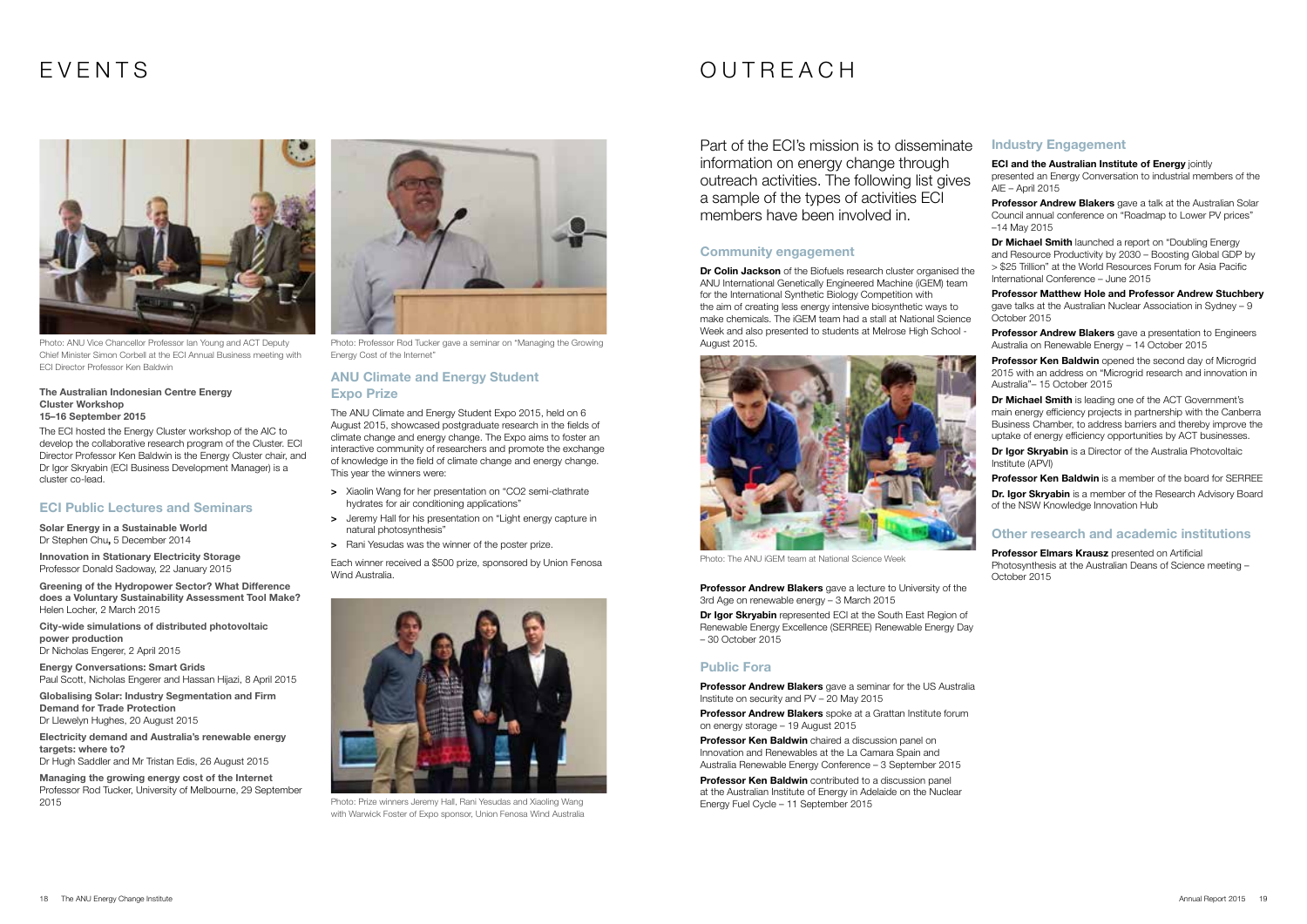# MEDIA AND COMMUNICATIONS

The media is a key partner helping the ECI to engage and educate the wider community on topics relevant to energy change.

ECI participants regularly provide expert commentaries on news relevant to energy technology and energy policy. This is often done via an "ANU experts alert" issued as news breaks. For example, media coverage generated by ANU on the Australia's emissions reduction targets reached an audience of over 2 million people.

Here are some examples of coverage listed by theme:

#### Growth of renewable energy

- > The Conversation, 22 April 2015, "Report calls for emissions cuts, but plays down the opportunities" Associate Professor Frank Jotzo and Adjunct Professor Howard Bamsey
- > The Conversation, 10 June 2015, "The G7 is right to call for fossil fuel phase-out, but it can happen sooner", Associate Professor Frank Jotzo
- > The Guardian, 23 June 2015, "Renewables will supply majority of Australia's electricity by 2040 – study", Commentary by Professor Andrew Blakers
- > Radio National's The Science Show, 13 June and 4 July. "Energy Futures", Interviews with Professor Andrew Blakers and Professor Ken Baldwin
- > Climate Spectator, 5 October 2015 "Coal and emissions stall as renewables rise", Dr Hugh Saddler

- > The Conversation, 27 May 2015 "Renewable energy deal gives no certainty over coming decades", Professor Ken **Baldwin**
- > 7.30 Report, ABC News, 22 July 2015, Interview about realism of Labour's 50% Renewable Energy Target with Professor Ken Baldwin
- > The Conversation, 22 July 2015, "How much would Labor's 50% renewable energy policy cost Australian households?" Dr Hugh Saddler
- > Energy News, March 2015, Article on pumped hydro storage, Professor Andrew Blakers
- > 2SER, 26 May 2015, Interview on batteries and PV with Professor Andrew Blakers

#### Renewable Energy Target

- > ABC, The World Today, 9 February 2015, "SA royal commission on nuclear energy sparks calls for discussion to go national", Commentary by Professor Ken Baldwin
- > ABC 666 radio, 7 May 2015, "ITER project: Australian physicists enlisted for fusion experiment to help clean energy research" Interview with Professor John Howard

#### Australia's emissions reductions targets for the Paris Climate Talks (iNDCs)

- > Sydney Morning Herald, 10 August 2015, "Abbott risks backlash over climate change", Commentary by Professor Ken Baldwin
- > ABC News 24, 11 August 2015, Interview with Associate Professor Frank Jotzo
- > The Australian Financial Review, Opinion, 31 August 2015 p39 (2015) "Emission Targets Put Us in Bulls Eye of Climate Fight", Professor Warwick McKibbon.

#### Electric transport

- > ABC 666 radio, 10 March 2015, Interview on solar powered transport with Professor Andrew Blakers
- > The Conversation, 30 April 2015, "Teslas in Victoria aren't greener than diesels", Dr Niraj Lal

#### Energy storage

#### Nuclear energy

#### Renewable energy in the ACT

- > Australian Quarterly, Oct-Dec 2015, "Race to Renewables: The Australian Capital Territory", Professor Ken Baldwin
- > Canberra Times, 10 Oct 2015, "Barr launches bid to attract Tesla research to city", Includes commentary by Dr Evan Franklin and Professor Ken Baldwin

#### Other energy policy articles

- > The Conversation, 13 November 2014 "Increasing fuel taxes could save thousands of lives worldwide", Dr Paul Burke
- > The Australian Financial Review, Opinion, 30 June 2015 "Cheap Reductions, not Binding Targets are the Best Bet", Professor Warwick McKibben

#### **Communications**



In May 2015, the Energy Change Institute and Climate Change Institute jointly appointed a new Communications Manager, Clare de Castella.

Key ECI communications initiatives in 2015 have been the instigation of a regular e-marketing programme to ECI stakeholders, social media (Twitter: @ANUEnergyChange), website upgrades and various media relations initiatives.

Media generated by ECI Executive and Public Policy Fellows for the 6 months to 6 November 2015 reached an audience of over 4.3 million people (isentia Media Monitoring)



Dr Colin Jackson – Inaugural ACT Scientist of the Year Dr Colin Jackson has been named the ACT Scientist of the Year for his work, which covers areas as diverse as biofuels, ageing, poisons, agriculture and disease. As part of the award, Dr Jackson will be a science ambassador for the ACT. He is a member of the ECI Biofuels research cluster.



#### Professor Bruce Chapman AM – Distinguished Fellow of the Economic Society of Australia

Professor Bruce Chapman has been made the 2015 Distinguished Fellow of the Economic Society of Australia in recognition of his contributions to the profession, the Society and the nation over more than three decades. Bruce is the architect of HECS and applies similar Income Contingent Loan principles to enhance the uptake of rooftop solar and other renewable energy systems. He is a member of the ECI Energy Economics & Policy research cluster.

### Professor Andrés Cuevas - 2015 Becquerel Prize for Outstanding Merits in Photovoltaics



This award recognises Professor Cuevas's scientific merits in the development and characterisation of silicon solar cells, the most common type of solar cell technology. Professor Cuevas is one of the pioneers in the development of bifacial silicon solar cells and he contributed significantly to the development of high-efficiency silicon solar cells. Professor Cuevas is a member of the ECI Solar Photovoltaics research cluster.



Professor Graham Farquhar – 2015 Prime Minister's Prize for Science In October 2015, Professor Graham Farquhar AO won the 2015 Prime Minister's Prize for Science for his work on water-efficient crops. His latest research looks at how plants will cope with climate change and higher levels of carbon dioxide in the atmosphere, and which plants will grow best in drier marginal farm lands. Professor Farquhar is a member of the ECI Biofuels energy cluster.



**University** 

#### Professor Ken Baldwin – 2014 Vice-Chancellor's prize for Advancing the Reputation of the

In December 2014, Professor Ken Baldwin, ECI Director, was recognised for his contribution to the University's profile in the energy arena and in particular for hosting a wide-ranging visit by former US Energy secretary Steven Chu, with the 2014 Vice-Chancellor's prize for Advancing the Reputation of

the University.

Professor Chennupati Jagadish – 2015 IEEE Pioneer in Nanotechnology Award 2015 IEEE Photonics Society Engineering Achievement Award

Professor Chennupati Jagadish received the IEEE Nanotechnology Council's Pioneer Award in Nanotechnology for pioneering and sustained contributions to compound semiconductor nanowire and quantum dot optoelectronics. Professor Jagadish has established a world-class research program on compound semiconductor optoelectronics and nanotechnology at ANU. He is a member of the ECI Nanostructure Photovoltaics research cluster.

Adjunct Professor Al Weimer – 2015 Research Excellence in Sustainable Engineering In November 2015, Adjunct Professor Al Weimer won the American Institute of Chemical Engineers 2015 Award for Research Excellence in Sustainable Engineering. He also won the Nanoscale Science and Engineering Forum Award for his work in fluid-particle processing. He is a member of the Solar Thermal research cluster.

### AWARDS

#### **Media**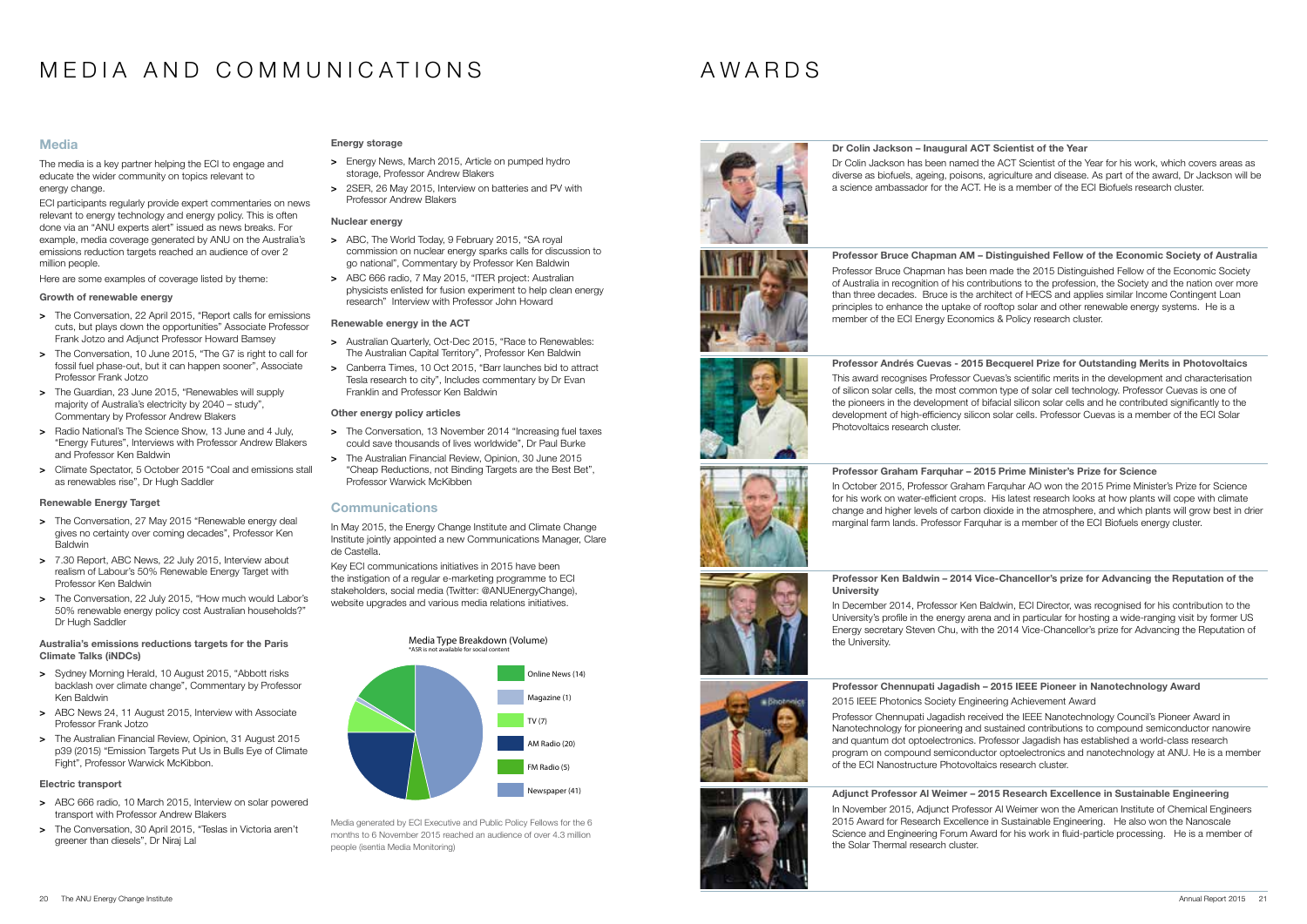#### Individual contributions

Many ECI researchers contribute to public policy development through their individual research expertise as part of their everyday activities – particularly in the disciplines of economics, law, sociology and policy. Amongst many individual achievements throughout the year, ECI researchers contributed to the following areas of public policy:

#### Decarbonisation of the economy

- > Associate Professor Frank Jotzo is a member of the Australian committee for UN Deep Decarbonisation Pathways Project. He has also been appointed to the South Australian government's Low Carbon Economy expert panel and for a second term with the ACT Climate Change Council.
- > As Chair of the Emissions Reduction Assurance Committee. Associate Professor Andrew Macintosh has been involved on the preparation of energy related carbon offset methods. He is also a member of the ERF expert reference group and an Associate Member of the Climate Change Authority.
- > The FCI (represented by Dr Michael Smith and Professor Ken Baldwin) have partnered with Alliance to Save Energy, UTS and 20 peak industry groups. In 2015, they produced a comprehensive Federal Government policy submission on how to develop the COAG national energy productivity roadmap.
- > Complementing that initiative, Dr Michael Smith has collaborated with the peak energy efficiency NGO, the Alliance to Save Energy, on developing a series of reports to help business double energy productivity by 2030 funded by the Department of Industry (www.2xep.org.au).
- > Professor Warwick McKibbin prepared two reports for Department of Foreign Affairs and Trade: "Report 1: 2015 Economic Modelling of International Action Under a new Global Climate Change Agreement" and "Report 2: Economic Modelling of Australian Action Under a new Climate Agreement" – 20 August 2015.
- > Professor Neil Gunningham is co-convenor of the Australian Panel of Experts on Environmental Law and has written the Panel's Discussion Paper on Energy Law and Policy.
- > ANU academics Dr Michael Smith, Chris Browne, Dr Peter Stasinopoulos, Associate Professor Paul Compston and Dr Marina Lobastov have contributed to a range of government funded energy efficiency projects, most recently creating, an online educational resource to help university engineering departments create new courses in energy efficiency or embed energy efficiency topics into existing courses. This project was funded by the Department of Industry and is being launched at the Australian Association of Engineering Educators conference in December 2015.

> Dr James Prest gave evidence in person and written submission to Inquiry of Senate Select Committee on Wind Turbines, "Towards a Principled Approach to Federal Regulation of Wind Energy" – 19 June 2015

- > The ECI (Prof Ken Baldwin, Prof Andrew Blakers, Assoc Prof Kylie Catchpole and Prof Quentin Grafton) contributed to an ANU / Chifley Research Centre future leaders program, holding briefing discussions on energy with five Australian Labor parliamentarians.
- > In November 2015, the ANU hosted the annual workshop of the Office of the Chief Economist, the Department of Industry, Innovation and Science, where Professor Baldwin was a facilitator and presenter.

> The ECI hosted a delegation from Trinidad and Tobago on energy in February 2015.

> Professor Andrew Stuchbery participated in the Council for Security Cooperation in the Asia Pacific, Nuclear Energy Experts Group meeting in Singapore, which discussed the Nuclear Security Summit Process, Nuclear Governance, Radioactive Sources Management, and Nuclear Accident Response, including a Table-Top Exercise around a hypothetical nuclear power reactor accident in the ASEAN region – 15-16 October 2015.

#### Low carbon technologies

# PUBLIC POLICY

The ECI continues to engage in the development of public policy through its extensive relationships with government departments and agencies.

This year's public policy highlights included:

#### Federal Government

> Professor Andrew Blakers hosted Opposition Leader, Bill Shorten, Mark Butler and Andrew Leigh at the ANU Solar PV labs at ANU - 12 August 2015

#### International

#### ACT Government

Locally, the ECI plays an important role in the development of the ACT Government energy plan as a founding partner in the Renewable Energy Industry Development Strategy (REIDS). The ECI played a major role in the ACT Government reverse auction for 50MW Next Generation Solar and 200MW wind energy held this year, engaging with dozens of corporate bids that undertake to invest in renewable energy research and education. The new course in Wind Energy developed for the ECI by Windlab Limited is a result of the first 200MW wind reverse auction. The University and the ACT Government are now considering the establishment of a renewable energy precinct near the ANU campus with ECI involvement.



Photo: Tony Wood (Grattan Institute), Ken Baldwin (ECI) and Margaret Sewell, leader of the Energy White Paper Task Force, Department of Industry



Photo: Members of the ECI with a delegation from Trinidad and Tobago

> Professor Quentin Grafton and Professor Ken Baldwin were appointed as members of the Socio-Economic Modelling Advisory Committee to the South Australian Nuclear Fuel Cycle Royal Commission. Professor Andrew Stuchbery also provided expert advice to the Royal Commission.

Energy Policy in the ACT

- > Professor Andrew Blakers hosted Minister Corbell at ANU labs to announce the ACT renewable energy strategy – 30 April 2015
- > Professor Andrew Blakers spoke at the launch of the ACT Government's 40MW PV reverse auction – 6 May 2015

#### Public Policy Fellows

The University has a major role in providing expertise to government and the wider community through its Public Policy Fellows program in which the ECI is a major player, contributing 6 Public Policy Fellows:





Photo: Professor Andrew Blakers with Opposition leader Bill Shorten and Andrew Leigh MP at the ANU Solar labs

- > The signing of a MMOU with the Office of the Chief Economist, the Department of Industry, Innovation and Science, to undertake targeted research projects, initiated by a study of the factors behind declining electricity demand.
- > Briefings to the Chief of the Defence Force, and to the CDF Leadership Team, by Professor Ken Baldwin, following a Professional Short Course on Climate and Energy for the Defence Department organized by the ECI/CCI.
- > The holding of a public forum on the Energy White Paper (released in April 2015 by the Department of Industry, Innovation and Science) that provided feedback from key stakeholders in the energy sector.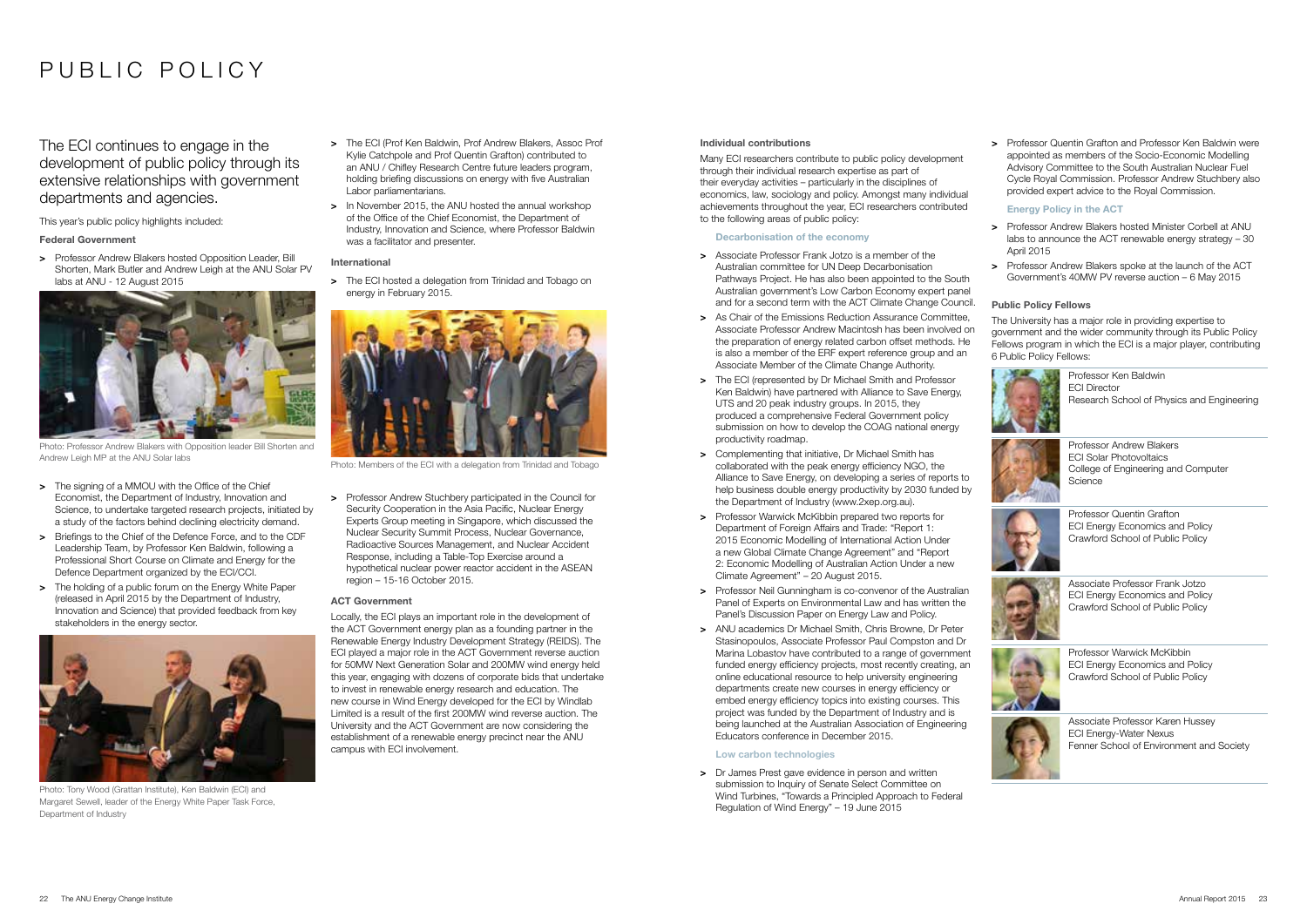# OUTLOOK

The ECI continues to contribute strongly to research and education, and now plays a key role in local, national and international policy.

Locally we contribute through the ACT Government's Renewable Energy Industry Development Strategy plan, while nationally energy was a key focus in the past year through, for example, the revision of the Renewable Energy Target. Internationally, increasing attention has been focused on the Intended Nationally Determined Contributions for the upcoming UNFCCC Conference of the Parties on climate change in Paris in December. The upcoming Federal election year will provide further opportunities for the ECI to contribute significantly towards debate on these key issues.

Our international engagement will increase as the Australia-Indonesia Centre – in which the ECI heads the Energy Cluster – expands its research programs further, with a key emphasis on microgrids and the development of energy technology assessments. We hope to create further linkages to the development of microgrids with the visit in December 2015 of Byron Washom, architect of the UC San Diego microgrid system, to help develop the ANU Energy Master Plan.

ECI researchers will expand their research, education and public policy contributions into new areas informed by the expanding breadth of the ECI research portfolio. These, together with our national and international initiatives, will provide the strong public profile that enables the ECI to be a significant contributor to energy policy. Through its annual flagship event Energy Update, the ECI will continue to promote informed discussion around the World Energy Outlook by the International Energy Agency.

As we engage with industry, government and the wider community, the ECI will increasingly contribute to the enormous changes that will occur in the world energy sector in the coming decades.

Please visit our website and subscribe to Twitter (@ANUEnergyChange) and/or our mailing list for the latest developments.



Professor Armin Aberle – Solar Energy Research Institute of Singapore

Armin Aberle is the CEO of the Solar Energy Research Institute of Singapore (SERIS) at the National University of Singapore (NUS) and a professor in the university's Department of Electrical and Computer Engineering. His research focus is on reducing the cost of solar electricity generated with silicon solar cells, both wafer based and thin-film based. His work has covered the full spectrum from fundamental materials research to the industrial evaluation of novel PV technologies at the pilot line level, including the development of novel solar cells, their fabrication in the laboratory, their characterisation, and their computer modeling. He has published extensively and his work has a high impact on the field.



#### Ms Glenys Beauchamp PSM – The Secretary, Department of Industry

On September 18 2013, Glenys Beauchamp was appointed Secretary of the Federal Department of Industry. Prior to this, she was appointed Secretary, Department of Regional Australia, Regional Development and Local Government in 2010 after acting in the position since the Department was created on September 2010. She has also worked as Deputy Secretary in the Department of the Prime Minister and Cabinet.



#### Mr Stephen Devlin – General Manager Assets Division, ActewAGL

Stephen Devlin is responsible for ActewAGL's energy networks asset strategy and planning functions. He is also responsible for the gas networks business, technical regulatory standards, major customer connections and smart networks developments. He has a breadth of experience in the energy, water and waste sectors, having worked across many facets of the electricity, water, gas and waste industries for 30 years. Stephen holds a Bachelor of Engineering (Electrical), a Master of Business Administration and a Master of Commercial Law.

#### Ms Dorte Ekelund – Director General of Environment and Sustainable Development, ACT

# Government

Dorte Ekelund is an urban planner and the Director-General of the Environment and Sustainable Development Directorate of the ACT Government. She was formely the head of the Major Cities Unit, the Australian Government's think tank on urban policy issues. Prior to that, she held roles as the Deputy Director General, WA Department for Planning and Infrastructure, and Deputy Chief Planning Executive, ACT Planning and Land Authority. Dorte is experienced in urban development coordination, infrastructure planning, statutory planning, planning system reform and governance reform.

#### Mr Ian Farrar – Board Member, Centre for Sustainable Energy Systems; former Chair and CEO of the

Joint Coal Board

Ian Farrar has a distinguished career in senior management in CSIRO and the coal industry. He has a Bachelor of Commerce from ANU. From 2002 until his retirement in 2005 he was Managing Director/CEO of Coal Services Pty Limited (CSPL), Coal Mines Insurance Pty Limited (CMI) and Mines Rescue Pty Limited, as well as Chairman of Coal Services Health and Safety Trust and Injury Prevention and Control Australia Limited. From 1964 to 1992 he held a range of senior management position within CSIRO, including General Manager (Corporate Resources) and Senior Principal Advisor (Special Projects).

#### Professor John Poate – Colorado School of Mines; Member of the National Renewable Energy

Laboratory (US) Advisory Board





John M. Poate is Vice-President for Research and Technology Transfer at the Colorado School of Mines. He previously served as a Harwell Fellow of the UKAEA, Head of the Silicon Processing and Interface Physics Research Departments at Bell Laboratories, Dean of the New Jersey Institute of Technology and CTO of Axcelis Technologies. John has published extensively in several areas of nuclear physics, solid state physics, materials science and engineering. He is a Fellow of the American Physical Society and Materials Research Society, MRS Past-President and the John Bardeen award winner of the The Minerals, Metals and Materials Society (TMS).

#### Professor Mark Howden – Acting Director, The ANU Climate Change Institute

Mark was appointed Acting Director of the Climate Change Institute in February 2015. He is also a Chief Research Scientist with CSIRO Agriculture and an Honorary Professor at Melbourne University, School of Land and Food. Mark has worked on climate variability, climate change, innovation and adoption issues for over 27 years in partnership with farmers, farmer groups, catchment groups, industry bodies, agribusiness, urban utilities and various policy agencies via both research and science-policy roles. He has over 390 publications of different types. Mark has been a major contributor to past Intergovernmental Panel on Climate Change (IPCC) reports and is a Vice Chair of the IPCC Working Group 2, which addresses Climate Impacts and Adaptation. Recently Mark sat on the US Federal Advisory Committee for the 3rd National Climate Assessment and he participates in several other international science and policy advisory bodies.

### ADVISORY BOARD MEMBERSHIP

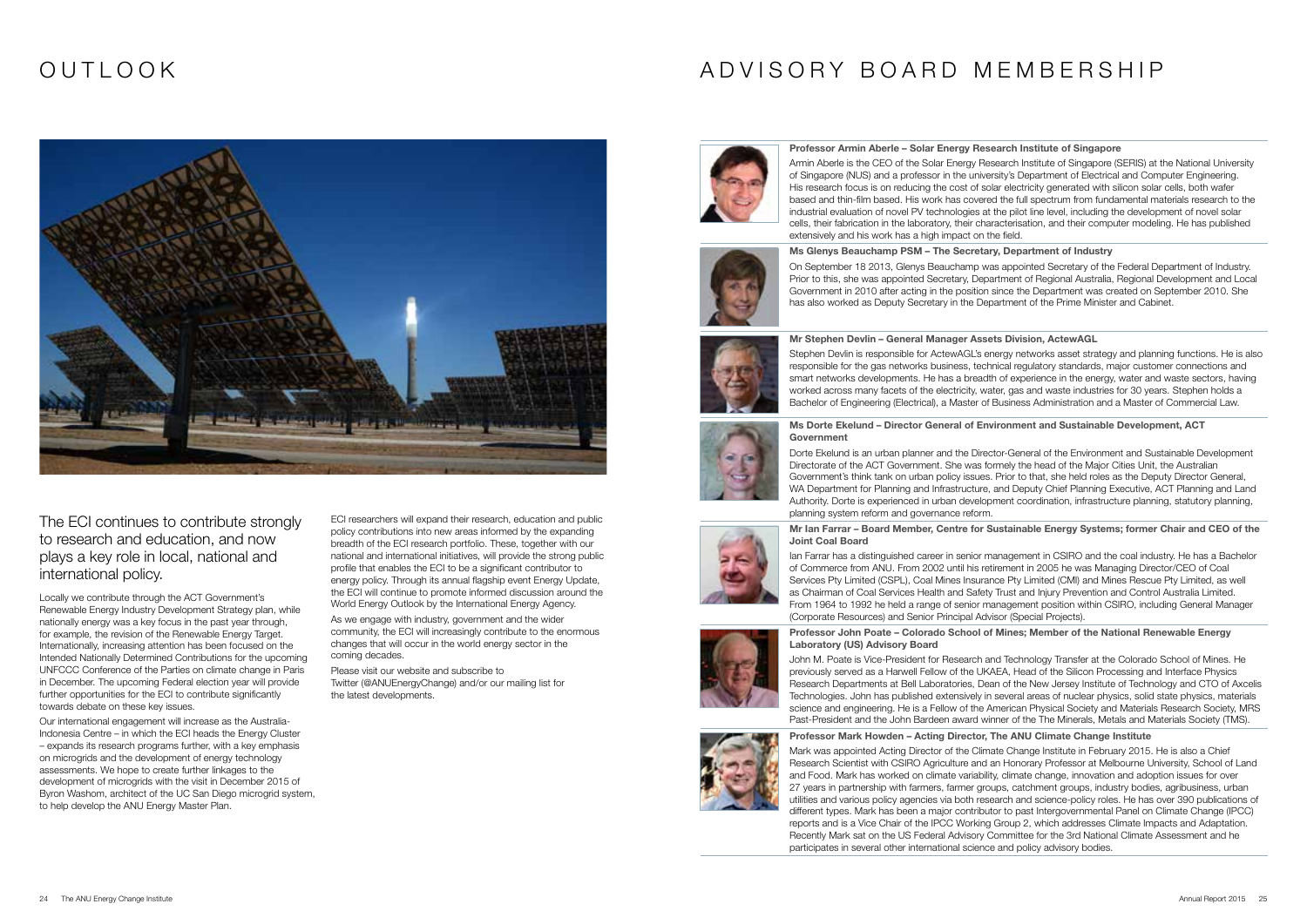# EXECUTIVE MEMBERSHIP **EXECUTIVE MEMBERSHIP**



#### Professor Ken Baldwin – ANU College of Physical & Mathematical Sciences

Ken Baldwin is the Director of the Energy Change Institute at The Australian National University, where he is also Deputy Director of the Research School of Physics & Engineering. He is also a Deputy Director of the ANU Climate Change Institute. Since 2011 he has been a member of the Project Steering Committee for the Australian Energy Technology Assessment.

Ken is an ANU Public Policy Fellow, and is a Fellow of the American Physical Society, the Institute of Physics (UK), the Optical Society of America and the Australian Institute of Physics.

#### Professor Andrew Blakers – ANU College of Engineering & Computer Science

Andrew Blakers is the Director of the Centre for Sustainable Energy Systems at the Australian National University. He was a Humboldt Fellow and has held Australian Research Council QEII and Senior Research Fellowships. He is a Fellow of the Academy of Technological Sciences & Engineering, the Australian Institute of Energy and the Institute of Physics. He has published approximately 200 papers and patents.

His research interests are in the areas of photovoltaic and solar energy systems; particularly advanced thin film silicon solar cell technology and solar concentrator solar cells, components and systems. He is also interested in sustainable energy policy, and is an ANU Public Policy Fellow.



#### Professor Elmars Krausz – ANU College of Physical & Mathematical Sciences

Elmars Krausz graduated with a PhD from the University of Sydney. He has since held research positions at The Australian National University (1971 – 1973, 1978), Oxford University (1974 – 1975), the University of Virginia (1976 – 1977), the University of Sydney (1979 – 1980) before being appointed as Research Fellow at the Research School of Chemistry.

He was awarded fellow of the Royal Australian Chemical Institute and was appointed Professor at the Research School of Chemistry in 2002.



#### Professor David Stern – ANU College of Asia and the Pacific

David Stern is an energy and environmental economist whose research focuses on understanding the relationship between resource use and economic growth and development. He has investigated both the role of energy and resources in economic growth and the determinants of environmental impacts, especially air pollution and climate change. He is also interested in research assessment using meta-analysis and bibliometric techniques.

David is an associate editor of Ecological Economics, a research associate in Centre for Applied Macroeconomics Analysis (CAMA) and Centre for Climate Economics and Policy (CCEP) at the ANU Crawford School of Public Policy.



#### Associate Professor Kylie Catchpole – ANU College of Engineering and Computer Science

Kylie Catchpole is the education convenor of the Master of Energy Change program. Her research interests are in nanotechnology for solar cell applications. She has a physics degree from the ANU, winning a University Medal, and a PhD from the ANU.

She was a Post-doctoral Fellow at the University of New South Wales and the FOM Institute for Atomic and Molecular Physics, Amsterdam. She has published over 70 papers, which have been cited over 2500 times to date. She currently leads the nanostructures for photovoltaics group at the College of Engineering and Computer Science.



#### Dr James Prest – ANU College of Law

James Prest is a lecturer in law at the ANU specialising in environmental law with interests in administrative law and litigation. He is a Member of the IUCN Commission on Environmental Law. James is currently working on renewable energy law (particularly feed-in tariffs and tradeable RE certificates law); and major projects legislation. His research interests are in the areas of energy and climate change.

After graduating from the University of Adelaide and the ANU and gaining admission to practise in the Supreme Court of the ACT in 1995 he worked for several years as a legal policy officer at the Department of Prime Minister and Cabinet. He has also held positions as a Research Officer at the Law and Bills Digest Group of the Parliamentary Library in Canberra and as an adviser at Parliament House.



Dr Igor Skryabin Business Development Manager – ANU College of Engineering & Computer Science Igor Skryabin's career has spanned both industry and academia. His interests are in the areas of development and commercialisation of solar energy technologies and their integration into national electricity markets. His major technical contribution has been in the industrialisation of nano-structured dye solar cells. Igor has published more than 100 research papers and is an inventor of more than 30 patents and industrial designs, granted in Australia and overseas.

#### Artificial Photosynthesis

| <b>Professor Tom Faunce</b>      | ANU |
|----------------------------------|-----|
| <b>Professor Elmars Krausz</b>   | ANU |
| Dr David Ollis                   | ANU |
| Dr Ron Pace                      | ANU |
| <b>Professor Robert Stranger</b> | ANU |

#### **Biofuels**

| Professor Michael Djordjevic | ANU |
|------------------------------|-----|
| Professor Graham Farquhar    | ANU |
| Dr Colin Jackson             | ANL |
| Dr Ron Pace                  | ANU |
| Dr Dean Price                | ANL |

#### Carbon Capture and Storage

| <b>ANU</b> |
|------------|
| <b>ANU</b> |
| <b>ANU</b> |
| <b>ANU</b> |
|            |

#### Energy and Security

| <b>1r Chris Barrie</b>   | <b>ANU</b> |
|--------------------------|------------|
| r Roger Bradbury         | <b>ANU</b> |
| r Llewelyn Hughes        | <b>ANU</b> |
| rofessor Quentin Grafton | <b>ANU</b> |
| rofessor Rory Medcalf    | <b>ANU</b> |
| r Brendan Taylor         | <b>ANU</b> |

#### Energy and Economics and Policy

| <b>Professor Robert Breunig</b>        | <b>ANU</b> |
|----------------------------------------|------------|
| Dr Paul Burke                          | <b>ANU</b> |
| <b>Professor Bruce Chapman</b>         | <b>ANU</b> |
| Professor Quentin Grafton              | <b>ANU</b> |
| Dr Carolyn Hendriks                    | <b>ANU</b> |
| <b>Associate Professor Frank Jotzo</b> | <b>ANU</b> |
| Dr Andrew Kennedy                      | <b>ANU</b> |
|                                        |            |

College of Law College of Physical & Mathematical Sciences College of Physical & Mathematical Sciences College of Physical & Mathematical Sciences **College of Physical & Mathematical Sciences** 

College of Medicine, Biology & Environment College of Medicine, Biology & Environment College of Physical & Mathematical Sciences College of Physical & Mathematical Sciences College of Medicine, Biology & Environment

College of Physical & Mathematical Sciences College of Physical & Mathematical Sciences **College of Physical & Mathematical Sciences** College of Physical & Mathematical Sciences

College of Asia and The Pacific College of Asia and The Pacific College of Asia and The Pacific College of Asia and The Pacific College of Asia and The Pacific College of Asia and The Pacific

College of Asia and The Pacific College of Asia and The Pacific College of Asia and The Pacific College of Asia and The Pacific College of Asia and The Pacific College of Asia and The Pacific College of Asia and The Pacific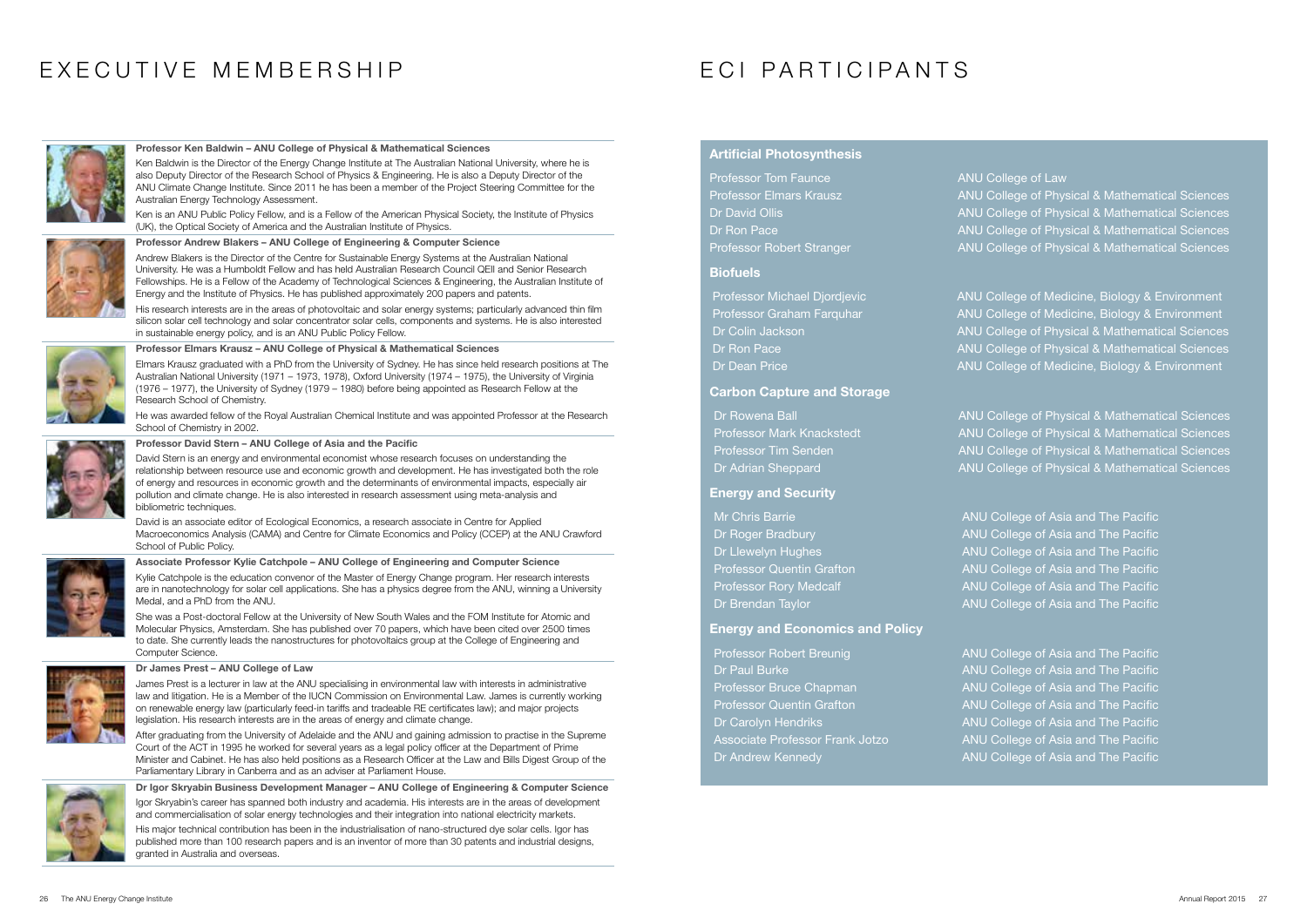Dr Arianto Patunru **ANU College of Asia and The Pacific** Dr Hugh Saddler Anu College of Asia and The Pacific Professor David Stern **ANU College of Asia and The Pacific** Associate Professor Dr Llewelyn Hughes ANU College of Asia and The Pacific Professor Kaliappa Kalirajan ANU College of Asia and The Pacific Dr Ida Kubiszewski **ANU College of Asia and The Pacific** Dr Maria Racionero **ANU College of Business & Economics** 

Professor Warwick McKibbin ANU College of Asia and The Pacific Professor Martin Richardson **ANU College of Business & Economics** 

Dr Mike Dennis ANU College of Engineering & Computer Science Professor Denis Evans ANU College of Physical & Mathematical Sciences Associate Professor Weifa Liang **ANU College of Engineering & Computer Science** Mr Bartholomew Meehan ANU College of Medicine, Biology & Environment Dr Hugh Saddler **ANU College of Asia and The Pacific** Dr Michael H. Smith ANU College of Medicine, Biology & Environment Mr Tom Worthington **ANU College of Engineering & Computer Science** Dr Idris F. Sulaiman ANU College of Engineering & Computer Science **Dr Shane West ANU Facilities & Services Division** 

#### Energy Productivity, Energy Efficiency and Demand Management

Professor Peter Drahos ANU College of Asia and The Pacifiic Dr Llewelyn Hughes **ANU College of Asia and The Pacifiic** Professor Neil Gunningham ANU College of Medicine, Biology & Environment

Emeritus Professor Andrew Hopkins ANU College of Arts and Social Sciences

#### Energy Regulation and Governance

**Dr Tim Bonyhady ANU College of Law** Professor Tom Faunce ANU College of Law Professor Neil Gunningham ANU College of Law Mr Andrew MacIntosh ANU College of Law Dr James Prest ANU College of Law

#### Energy Sociology and Risk

Dr Llewelyn Hughes **ANU College of Asia and The Pacific** 

#### Energy Storage and Recovery

| Professor Rod Boswell               | ANU        |
|-------------------------------------|------------|
| <b>Professor Christine Charles</b>  | ANU        |
| <u>Associa</u> te Professor Yun Liu | <b>ANU</b> |
| <b>Professor Raymond Withers</b>    | ANU        |
| Professor Andrew Blakers            | <b>ANU</b> |

#### Energy-Water Nexus

| Professor Stephen Dovers          | <b>ANI</b> |
|-----------------------------------|------------|
| Professor Quentin Grafton         | <b>ANI</b> |
| Dr Barry Newell                   | <b>ANI</b> |
| Dr Michael H. Smith               | <b>ANI</b> |
| Associate Professor James Pittock | <b>ANI</b> |

#### Enhanced Oil and Gas Extraction

| rofessor Mark Knackstedt           | ANU        |
|------------------------------------|------------|
| rofessor Tim Senden.               | <b>ANU</b> |
| ssociate Professor Adrian Sheppard | <b>ANU</b> |

#### Fusion Power

| Dr Boyd Blackwell            | <b>ANI</b> |
|------------------------------|------------|
| Dr Cormac Corr               | <b>ANI</b> |
| Emeritus Professor Bob Dewar | <b>ANU</b> |
| Dr Matthew Hole,             | <b>ANU</b> |
| Professor John Howard        | <b>ANI</b> |

#### Nanostructure Photovoltaics

| <b>Associate Professor Lan Fu</b> | ANU College of Physical & Mathematical Sciences            |
|-----------------------------------|------------------------------------------------------------|
| Dr Qiang (Michael) Gao            | ANU College of Physical & Mathematical Sciences            |
| Professor Chennupati Jagadish     | <b>ANU College of Physical &amp; Mathematical Sciences</b> |
| Dr Sudha Mokkapati                | ANU College of Engineering & Computer Science              |
| Dr H. Hoe Tan                     | ANU College of Physical & Mathematical Sciences            |
| Dr Fan Wang                       | ANU College of Physical & Mathematical Sciences            |
| Dr Siva Karuturi                  | ANU College of Physical & Mathematical Sciences            |
| Dr Ziyuan Li                      | ANU College of Physical & Mathematical Sciences            |

College of Physical & Mathematical Sciences **College of Physical & Mathematical Sciences** College of Physical & Mathematical Sciences College of Physical & Mathematical Sciences College of Engineering & Computer Science

J College of Medicine, Biology & Environment J College of Asia and The Pacific **Dr Barry College of Engineering & Computer Science** J College of Medicine, Biology & Environment J College of Medicine, Biology & Environment

J College of Physical & Mathematical Sciences **J College of Physical & Mathematical Sciences College of Physical & Mathematical Sciences** 

**College of Physical & Mathematical Sciences** College of Physical & Mathematical Sciences **College of Physical & Mathematical Sciences College of Physical & Mathematical Sciences College of Physical & Mathematical Sciences** 

| College of Physical & Mathematical Sciences            |  |
|--------------------------------------------------------|--|
| College of Physical & Mathematical Sciences            |  |
| College of Physical & Mathematical Sciences            |  |
| College of Engineering & Computer Science              |  |
| <b>College of Physical &amp; Mathematical Sciences</b> |  |
| <b>College of Physical &amp; Mathematical Sciences</b> |  |
| College of Physical & Mathematical Sciences            |  |
| <b>College of Physical &amp; Mathematical Sciences</b> |  |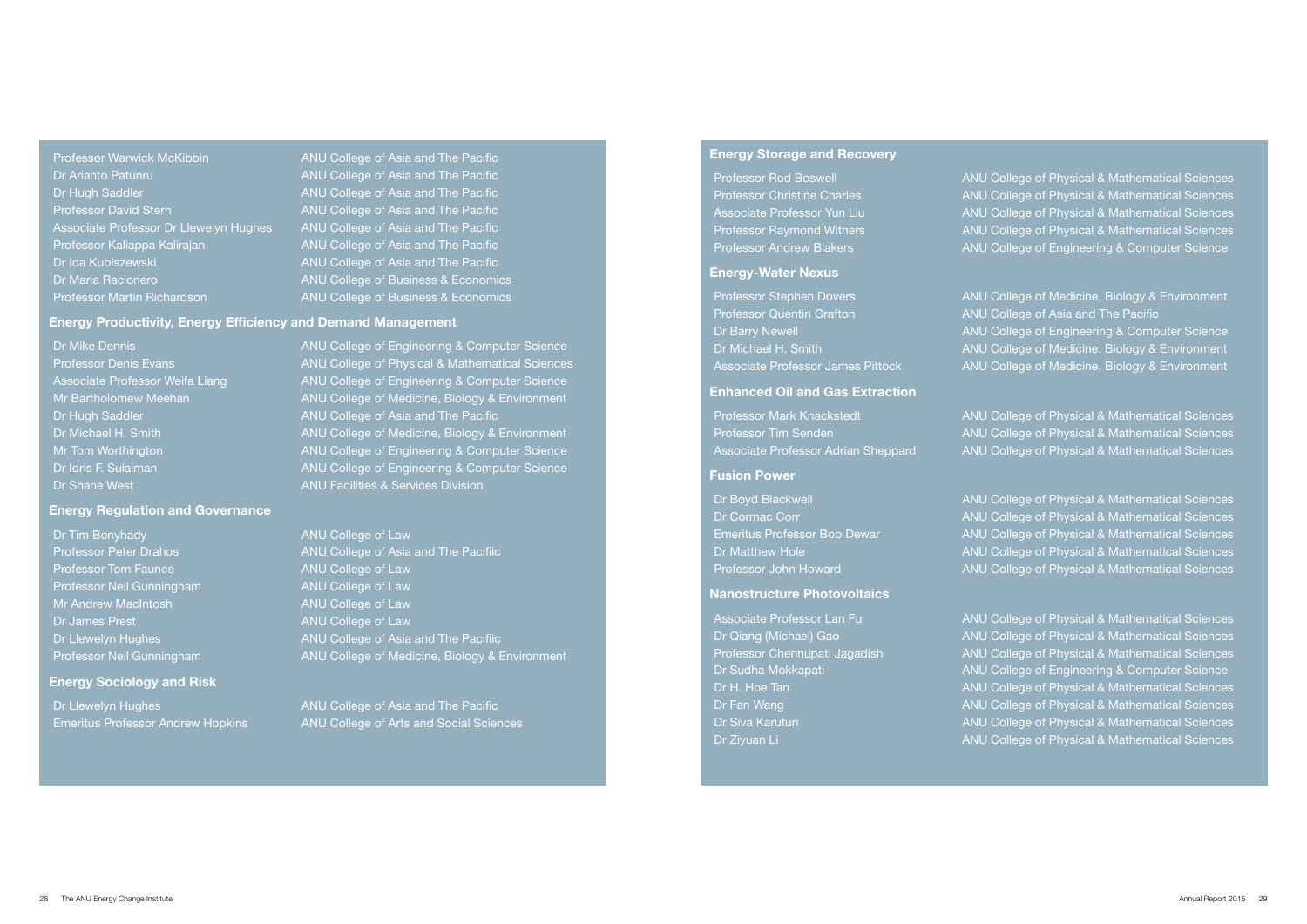#### Nuclear Science

#### **Smart Grid**

#### Solar Photovoltaics

Professor Andrew Blakers **ANU College of Engineering & Computer Science** 

Professor Keith Fifield **ANU College of Physical & Mathematical Sciences** Professor David Hinde **ANU College of Physical & Mathematical Sciences** Dr Greg Lane ANU College of Physical & Mathematical Sciences Professor Andrew Stuchbery **ANU College of Physical & Mathematical Sciences** 

Dr Evan Franklin ANU College of Engineering & Computer Science Dr Hassan Hijazi **ANU College of Engineering & Computer Science** Dr Igor Skryabin **ANU College of Engineering & Computer Science** 

Dr Kate Booker **ANU College of Engineering & Computer Science** Associate Professor Kylie Catchpole ANU College of Engineering & Computer Science Professor Andres Cuevas ANU College of Engineering & Computer Science Dr Mike Dennis ANU College of Engineering & Computer Science Dr Vernie Everett **ANU College of Engineering & Computer Science** Dr Andreas Fell ANU College of Engineering & Computer Science Mr Kean Chern Fong **ANU College of Engineering & Computer Science** Dr Evan Franklin ANU College of Engineering & Computer Science Dr Nicholas Grant ANU College of Engineering & Computer Science Dr Stuart Hargraves **ANU College of Engineering & Computer Science** Dr Niraj Lal **ANU College of Engineering & Computer Science** Dr Daniel Macdonald ANU College of Engineering & Computer Science Dr Rob Middleton **ANU College of Engineering & Computer Science** Dr Sudha Mokkapati **ANU College of Engineering & Computer Science** Dr Jelena Muric-Nesic **ANU College of Engineering & Computer Science** Dr Yona Nebel-Jacobsen ANU College of Engineering & Computer Science Dr Yongling Ren ANU College of Engineering & Computer Science Dr Fiacre Rougieux ANU College of Engineering & Computer Science Dr Avi Shalav **ANU College of Engineering & Computer Science** Dr Igor Skryabin ANU College of Engineering & Computer Science Dr Matthew Stocks **ANU College of Engineering & Computer Science** Dr Dongchul Suh ANU College of Engineering & Computer Science Dr Sachin Surve **ANU College of Engineering & Computer Science** 

| <b>Dr Elizabeth Thomsen</b>            | <b>ANU</b> |
|----------------------------------------|------------|
| Dr Andrew Thomson                      | <b>ANU</b> |
| <b>Ms Marta Vivar</b>                  | <b>ANU</b> |
| <b>Associate Professor Klaus Weber</b> | <b>ANU</b> |
| Dr Yimao Wan                           | <b>ANU</b> |
| <b>Dr Thomas White</b>                 | <b>ANU</b> |
| Dr Xinbo Yang                          | <b>ANU</b> |
| Dr Jun Yu                              | <b>ANU</b> |
| Dr Soe Zin                             | <b>ANU</b> |
| <b>Professor Rob Elliman</b>           | <b>ANU</b> |

#### Solar Thermal

| Dr Roman Bader                        | <b>AN</b> |
|---------------------------------------|-----------|
| Dr Joe Coventry                       | <b>AN</b> |
| <b>Dr Mike Dennis</b>                 | <b>AN</b> |
| Dr Graham Hughes                      | <b>AN</b> |
| Associate Professor Wojciech Lipinski | <b>AN</b> |
| Dr John Pye                           | <b>AN</b> |
| Dr Mahesh Venkataraman                | <b>AN</b> |
| Adjunct Professor Alan Weimer         | <b>AN</b> |
| Dr José Zapata                        | AN        |

#### Wind Energy

| <b>Ir Igor Skyabin</b>               | <b>ANL</b> |
|--------------------------------------|------------|
| <b>Dr James Prest</b>                | <b>ANL</b> |
| )r Elizabeth Hanna                   | <b>ANL</b> |
| )r Frank Mills                       | <b>ANL</b> |
| )r Horst Punzman                     | <b>ANL</b> |
| <b>Associate Professor Andy Hogg</b> | <b>ANL</b> |
| <b>Dr Nathan Steggel</b>             | <b>ANL</b> |
| )r Hua Xia                           | <b>ANL</b> |
|                                      |            |

College of Engineering & Computer Science College of Engineering & Computer Science College of Engineering & Computer Science College of Engineering & Computer Science College of Engineering & Computer Science College of Engineering & Computer Science College of Engineering & Computer Science College of Engineering & Computer Science College of Engineering & Computer Science College of Physical & Mathematical Sciences

U College of Engineering & Computer Science J College of Engineering & Computer Science J College of Engineering & Computer Science J College of Physical & Mathematical Sciences **J College of Engineering & Computer Science** J College of Engineering & Computer Science J College of Engineering & Computer Science J College of Engineering & Computer Science J College of Engineering & Computer Science

College of Engineering & Computer Science College of Law College of Medicine Biology & Environment College of Medicine Biology & Environment College of Physical & Mathematical Sciences College of Physical & Mathematical Sciences College of Physical & Mathematical Sciences College of Physical & Mathematical Sciences